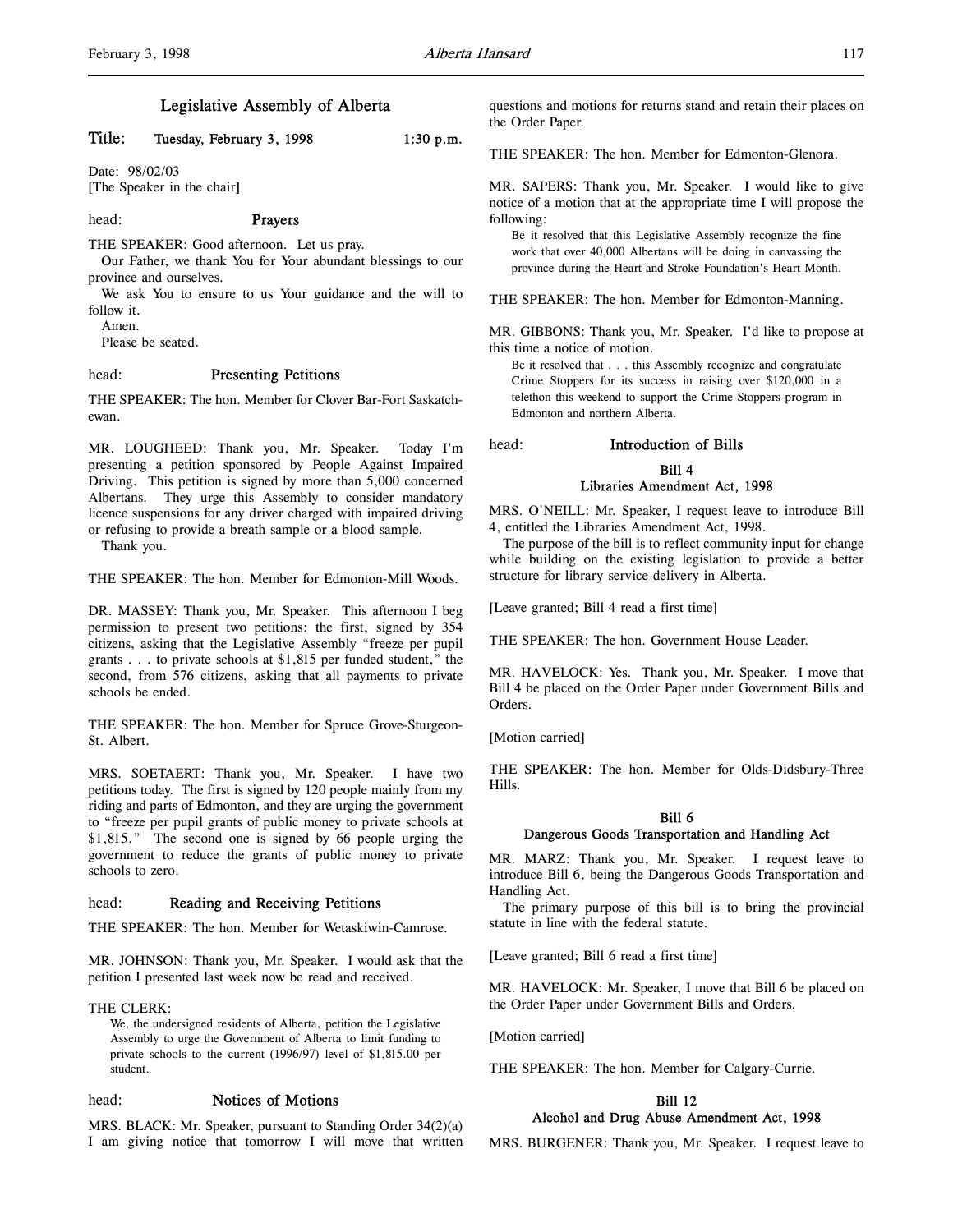introduce a bill being the Alcohol and Drug Abuse Amendment Act, 1998.

This bill provides for the release of confidential information under compelling circumstances in accordance with the recommendations of the Auditor General.

[Leave granted; Bill 12 read a first time]

THE SPEAKER: The hon. Government House Leader.

MR. HAVELOCK: Thank you, Mr. Speaker. I move that Bill 12 be placed on the Order Paper under Government Bills and Orders.

[Motion carried]

## Bill 13 Alberta Personal Property Bill of Rights

MR. HIERATH: Mr. Speaker, I request leave to introduce Bill 13, the Alberta Personal Property Bill of Rights.

The principle of this bill is to ensure that title to tangible personal property in Alberta shall not be taken without reasonable compensation.

[Leave granted; Bill 13 read a first time]

THE SPEAKER: The hon. Government House Leader.

MR. HAVELOCK: Thank you, Mr. Speaker. I move that Bill 13 be placed on the Order Paper under Government Bills and Orders.

[Motion carried]

# Bill 14 Alberta Science, Research and Technology Authority Act

DR. TAYLOR: Mr. Speaker, I request leave to introduce Bill 14, being the Alberta Science, Research and Technology Authority Act of 1998. This being a money bill, His Honour the Lieutenant Governor recommends the same to the Assembly.

This act combines two acts into one and two boards into one, continuing the government goal of promoting efficiency and reducing duplication.

Thank you.

[Leave granted; Bill 14 read a first time]

# head: Tabling Returns and Reports

1:40

MR. JONSON: I am pleased to table with the Assembly four copies of the annual report of the Alberta Dental Association for the fiscal year ended June 30, 1997, and further, Mr. Speaker, I would like to table with the Assembly four copies of the annual report 1996-97 of the Alberta Registered Dietitians Association. Copies of these reports can be obtained from my office.

Thank you, Mr. Speaker.

THE SPEAKER: The hon. Member for Spruce Grove-Sturgeon-St. Albert.

MRS. SOETAERT: Thank you, Mr. Speaker. I'd like to make two tablings. The first is a letter sent to the minister of environment from the Canadian Federation of Independent Business indicating that the privatization of the licensing scheme is going to make it not affordable for vendors and will certainly affect customer service and that they'd like a chance for public input and that it's a bad scheme at the very least. The second letter is from a small store owner in Namao and expresses his concern about what the privatization of this licensing scheme will do and that it will certainly not make any money for the vendors and be an inconvenience to customers.

MRS. McCLELLAN: Today I am pleased to file copies of a letter that I have sent to the executive director of the Heart and Stroke Foundation of Alberta on the occasion of the February heart fund campaign. Fifty-six percent of Albertans volunteer. We are proud to recognize the some 40,000 volunteers that will work on their behalf. Mr. Speaker, volunteer spirit is alive and well in Alberta.

THE SPEAKER: The hon. Member for Edmonton-Glengarry.

MR. BONNER: Thank you, Mr. Speaker. I have two tablings today. The first is For Profit, Two-tier Health Care: Cure or Curse. This is a document prepared and distributed by SALT, the Seniors Action and Liaison Team.

My second tabling is a paper on the population projection of seniors in Alberta, and this was compiled for the Alberta Growth Summit by Alberta Treasury.

Thank you.

THE SPEAKER: The hon. Minister of Agriculture, Food and Rural Development.

MR. STELMACH: Thank you, Mr. Speaker. It's my pleasure today to table with the Legislative Assembly the Agriculture Financial Services Corporation annual report 1996-97.

THE SPEAKER: The hon. Government House Leader.

MR. HAVELOCK: Yes. Thank you, Mr. Speaker. I'd like to table the requisite number of copies of a letter to Mr. Ian Proctor, president of the Crime Stoppers Edmonton Association where I offer my congratulations for the association's success in raising over \$120,000 in their annual telethon this past weekend.

THE SPEAKER: The hon. Member for Edmonton-Ellerslie.

MS CARLSON: Thank you, Mr. Speaker. I'd like to table four copies of a letter from Cliff Wallis of the Alberta Wilderness Association and petitions signed by nearly 1,500 individuals expressing their concern about the current agricultural lease review process and the ongoing sale of public lands.

# head: Introduction of Guests

MR. KLEIN: It gives me great pleasure today to introduce a very, very special guest: the United States ambassador to Canada. He's sitting in your gallery, Mr. Speaker. His Excellency Gordon Giffin, the newly appointed U.S. ambassador, has recently arrived to undertake his duties in Ottawa. This isn't his first visit to Canada. He spent 17 years here as a young student in elementary and junior high school and in high school.

I would like to take this opportunity to officially welcome him to Alberta and to wish him a most enjoyable and productive stay in our province. I look forward to his frequent visits to Alberta.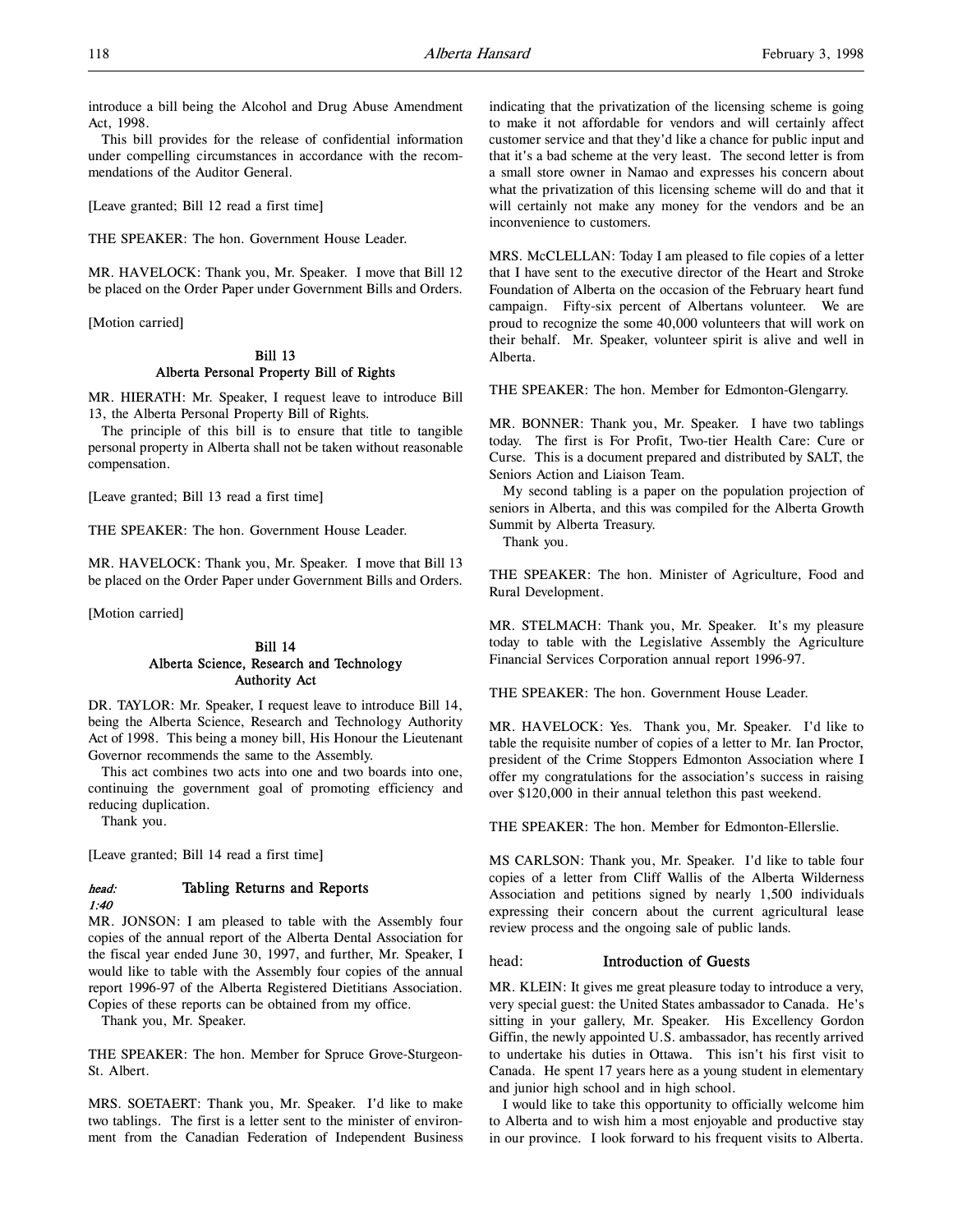He made the comment – and I'm sure he doesn't mind me repeating it – that the consul general here got the good job and he had to go to Ottawa. His Excellency is indeed accompanied today by Lisa Bobbie Schrieber Hughes, who is the U.S. consul general in Calgary, whom we welcomed to Alberta a short time ago, and Ms Scotty Greenwood. I would invite the hon. members of this Legislature to join me in welcoming all of them to this Assembly. Thank you.

MR. JONSON: Mr. Speaker, it is my pleasure to introduce to you and through you to members of the Assembly Dr. Rowand Nichol, president elect of the Alberta Medical Association. He is seated in the members' gallery, and I would ask Dr. Nichol to please rise and receive the warm welcome of the Assembly.

THE SPEAKER: The hon. Minister of Education.

MR. MAR: Thank you, Mr. Speaker. I'm pleased to introduce to you and through you to members of the Assembly approximately 168 people that are scattered throughout both galleries and throughout the afternoon, home schooled students in grades 5 and 6 and also their parents. This government is supportive of parents' choice in how they educate their children, and home education certainly represents one of the many options open to Albertans. I would ask these guests to stand and please receive the warm welcome of this Assembly.

MR. SHARIFF: Mr. Speaker, I'm pleased to introduce to you and through you to the members of this Assembly two family friends, Charlotte and Nathan Riegel. I request that they rise and receive the traditional warm welcome of this Assembly.

THE SPEAKER: The hon. Member for Edmonton-Glengarry.

MR. BONNER: Thank you, Mr. Speaker. It gives me a great deal of pleasure to introduce to you and through you today to Members of the Legislative Assembly Phylis Matousek and the other members of her group: Irene Payne, Clare Botsford, and Marguerite Meneely. They are seated in the members' gallery, and with your permission I ask that they stand and receive the warm welcome of the Assembly.

# head: Ministerial Statements

THE SPEAKER: The hon. Minister of Public Works, Supply and Services.

#### Year 2000

MR. WOLOSHYN: Thank you, Mr. Speaker. The year 2000 challenge: many people have heard the term, but what does it mean to government, business, and our ordinary Alberta citizens? Briefly stated, the year 2000 challenge is a computer concern caused by the use of two-digit year coding in computer programs and hardware. This has occurred since the early days of the computer in order to save storage space, which at that time was very limited. Therefore, today a computer would recognize the two digits of, say, '98 as 1998. However, when the year changes to 2000, the computer system may very well recognize the year as 1900. This could potentially cause problems in cases where calculations are made or where an operation is time related. As well, there is also a potential for problems in any systems that contain a microchip, such as building temperature gauges and security systems.

The Alberta government has taken proactive measures to correct these problems before the year 2000. The Ministry of Public Works, Supply and Services along with the office of the chief information officer has been working closely with all government ministries since 1996 on the necessary stages toward year 2000 compliance. This includes assessment of the systems and determining which applications are most critical, decisions regarding replacement or repair, and testing to ensure compliance. Each government ministry has individuals dedicated to this challenge, and ministries with extended stakeholders are also reaching out to them regarding this problem, providing advice and information.

Since June of 1997 the ministry of public works has had in operation a year 2000 challenge Internet site to keep the public apprised of steps being taken. However, it's important to stress that this problem affects all types of organizations who use computer systems and microchips. Private-sector companies are also being faced with these challenges. The federal government set up in the fall of 1997 a Task Force on the Year 2000 committee comprised of 14 chief executive officers from various industry sectors. This group of dedicated individuals has prepared a report with recommendations to the Minister of Industry Canada to assist both governments and private-sector companies become more compliant by the year 2000.

Mr. Speaker, the Task Force on the Year 2000 presented its report today at a news conference in Toronto. My ministry will be reviewing their recommendations in greater detail, but I can assure you that the government of Alberta has a well-defined plan to reach our goals. We also encourage the private sector to develop plans immediately if they have not already done so. We all must work together to take us successfully into the next millennium via the computer.

Thank you, Mr. Speaker.

## 1:50

THE SPEAKER: The hon. Member for Edmonton-Mill Creek.

MR. ZWOZDESKY: Thank you, Mr. Speaker. As the newly appointed critic for Public Works I'm happy to respond on behalf of the Alberta Liberal caucus. The year 2000 is rapidly approaching, and the need for computer compliance and computer upgrading is indeed critical if we're going to ensure smooth entry into the next millennium, so in this regard I want to compliment the minister and his government for taking some initiatives and some initial steps in that regard.

In this Legislature during a debate pertaining to the designated Committee of Supply in 1996, we also raised this issue and basically asked the government to move forward with an initiative in this regard. At the same time, we also asked for periodic updates, so we receive that today as a positive step in that respect. We're looking forward to the recommendations of the Task Force on the Year 2000. We recognize the important role that the government of Alberta has in supporting this initiative, which houses itself basically in the business community, but there are major applications at all sectors and within government too.

In that regard, I'd like to ask the government to kindly look into what it is they are specifically doing to assist, for example, the regional health authorities, the school boards, the municipalities, the universities, colleges, and technical institutes. It's important to keep Albertans informed on this progress, and it's equally important to keep all of those constituent communities gearing up for the new millennium. In fact, the Auditor General noted that the province has a responsibility in this respect to ensure compli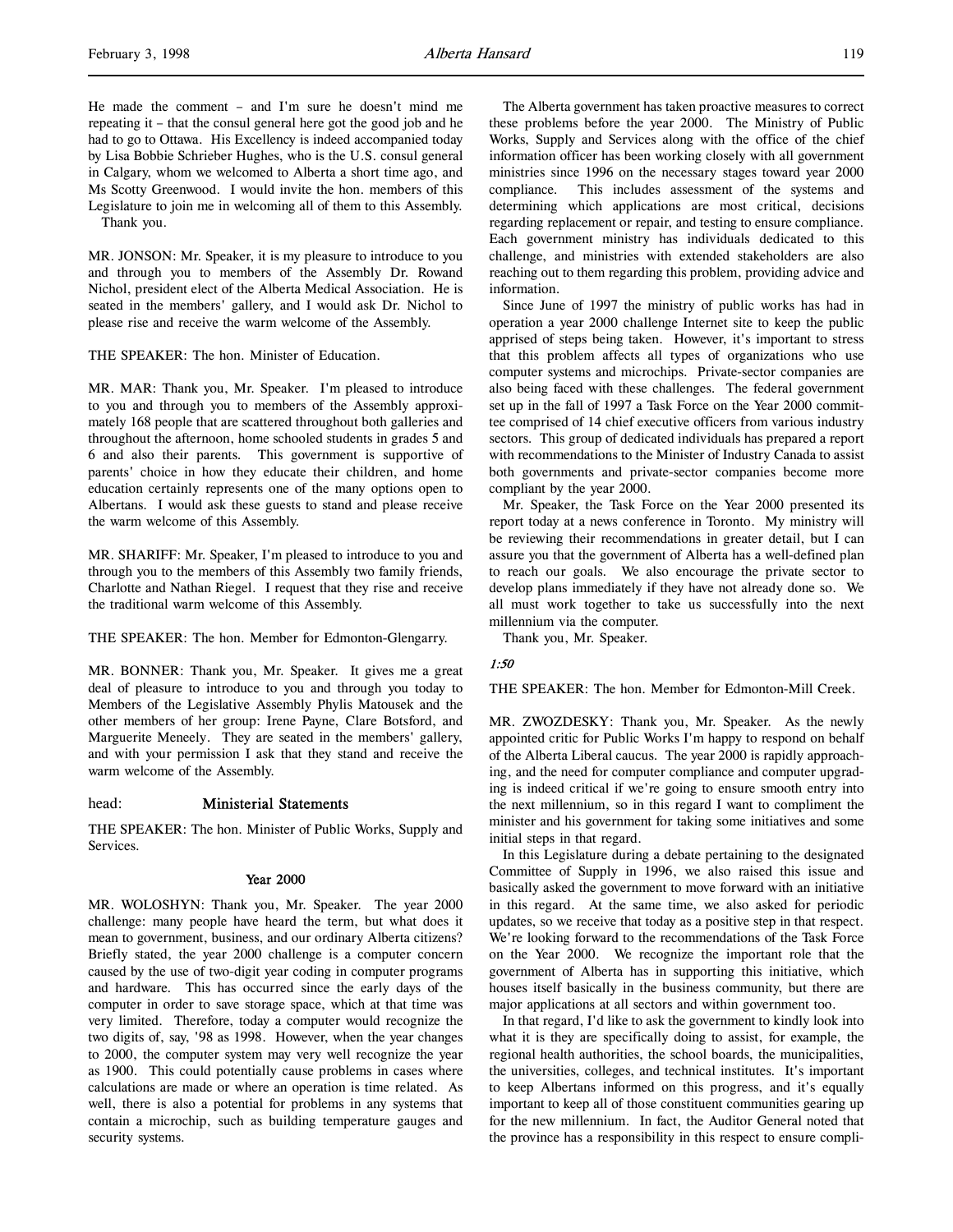ance in these operations, and that doesn't just mean the provision of money alone.

For example, last month the regional health authorities I believe were given something in the order of \$40 million for computer upgrading and computer compliance, but I wonder if that amount is sufficient and whether or not a specific needs assessment has been done to see if that is going to be enough money. I'd ask the government to take a look at that. I'm not saying it isn't. I'm just saying please check into it and see if that specific example suits the RHAs.

Another critical area to address, Mr. Speaker, is the interdependent work that gets done between the provincial government and the federal government where massive amounts of very critical information are exchanged. Areas like taxation, old age pensions, police services, education, and health care are a few examples where this upgrading is necessary, and I'm wondering how quickly the government of Alberta is proceeding toward that step.

The final point I would make is with respect to the critical area of services provided by utility companies and what the role of this government is with respect to helping out and ensuring an uninterruption of services that are provided to us regarding the critical areas like natural gas and water flow.

In conclusion, I want to wish the minister and the newly appointed province's chief information officer – is it? – every success with this particular endeavour. It has the full support of this caucus, and I'm sure it'll have the full support of Albertans.

head: Oral Question Period

#### Video Lottery Terminals

MR. MITCHELL: Mr. Speaker, the government of Alberta doesn't sell cocaine or heroin to make an extra buck, because that would exploit people's addictions, which is morally wrong. The government of Alberta doesn't run brothels to make an extra buck, because that would exploit many unfortunate young women, which would be morally wrong. But the government of Alberta is happy to provide video slot machine gambling, which exploits people's addictions, which is morally wrong. To the Premier: where is it written that just because you can make money from VLTs, you should?

MR. KLEIN: Mr. Speaker, I don't think it's written anywhere. But I fail to see the point the leader of the Liberal opposition is trying to make. First of all, VLTs are legal. They are legal under lotteries. There is nothing in the Criminal Code that makes VLTs illegal. The federal government made them legal. The federal government determines what is legal and what is not legal under the Criminal Code. To relate VLTs to cocaine and heroin and prostitution is equating something that is legal, i.e. VLTs, to something that is clearly and absolutely illegal under the Criminal Code.

MR. MITCHELL: We're not talking legality, Mr. Speaker; we're talking morality in this case. It's an important distinction.

Mr. Speaker, since it is now very clear that this government doesn't need video slot machine money to keep funding community groups or churches or other charities, why does this government need video slot machines at all? Could he give us some justification? Any justification?

MR. KLEIN: Well, Mr. Speaker, what I will do is ask the hon. Minister of Community Development to supplement relative to where these dollars go and how they go for the benefit of the community at large and maybe some specific examples.

Mr. Speaker, getting back to, again, the question of morality and legality, I'm wondering if the leader of the Liberal opposition, since he has alluded to the illegality or has equated VLTs to illegal activities – i.e., cocaine and heroin and prostitution – would like to go up to Teddy's, say, on Jasper Avenue, where there are VLTs, and tell those people who are playing: "Get off those machines. You folks, you are doing something that is evil and illegal." I don't think so.

MRS. McCLELLAN: Mr. Speaker, I will keep my comments brief and factual. I would remind the hon. member that the Alberta Foundation for the Arts provides funding for development of young artists. Whether they be visual or performing, artists in this province are supported by this. I would remind him that the Alberta Sport, Recreation, Parks, and Wildlife Foundation develops young athletes – some athletes that are going to the Olympics this week to represent our province probably have had some developmental funding – develops coaches, referees.

Community lottery boards: a new program will put \$50 million of video lottery funding directly into community boards to decide on the priorities in their communities. The community facility enhancement program has assisted communities across this province in capital needs in their communities, in my own area, in the arenas that our young people are in, in our curling rinks, in some cases in golf courses.

The Wild Rose Foundation. Mr. Speaker, we talked today about the Heart and Stroke Foundation and their 40,000 volunteers. The Wild Rose Foundation funds volunteer groups across this province.

MR. MITCHELL: Mr. Speaker, why do the Premier and the Minister of Community Development continue to justify video slot machines on the basis that the money goes into these worthwhile community groups when in fact they have plenty of money from other sources of funds without ever having to use video slot machine money to go into these groups? They keep saying it because it's the only remotely moral justification they have, and as soon as that's gone, they can't justify it. Give us a justification. [some applause]

MR. KLEIN: You finished? [some applause] Thank you. I appreciate the applause. Thank you very much. I appreciate the applause, Mr. Speaker, especially coming from that side.

Again, I'll have the hon. minister supplement relative to the question of addiction and perhaps the chairman of the Alberta Alcohol and Drug Abuse Commission.

## 2:00

Mr. Speaker, as I explained to the media yesterday, yes, there was a time when the government could fund a number of nonessential but very nice to have programs in this province strictly out of general revenues. I remember the community recreation/cultural grant program many, many years ago. That's when indeed hundreds of millions of dollars were rolling into this province. That's when indeed the heritage fund was being built. That indeed is – and I'm only told this – when the government of the day was being challenged to find ways to spend money and when we were funding huge projects like for instance the Calgary Centre for Performing Arts, many large cultural centres especially as they relate to ethnic organizations, worthwhile facilities even today, some that found themselves in difficulty in terms of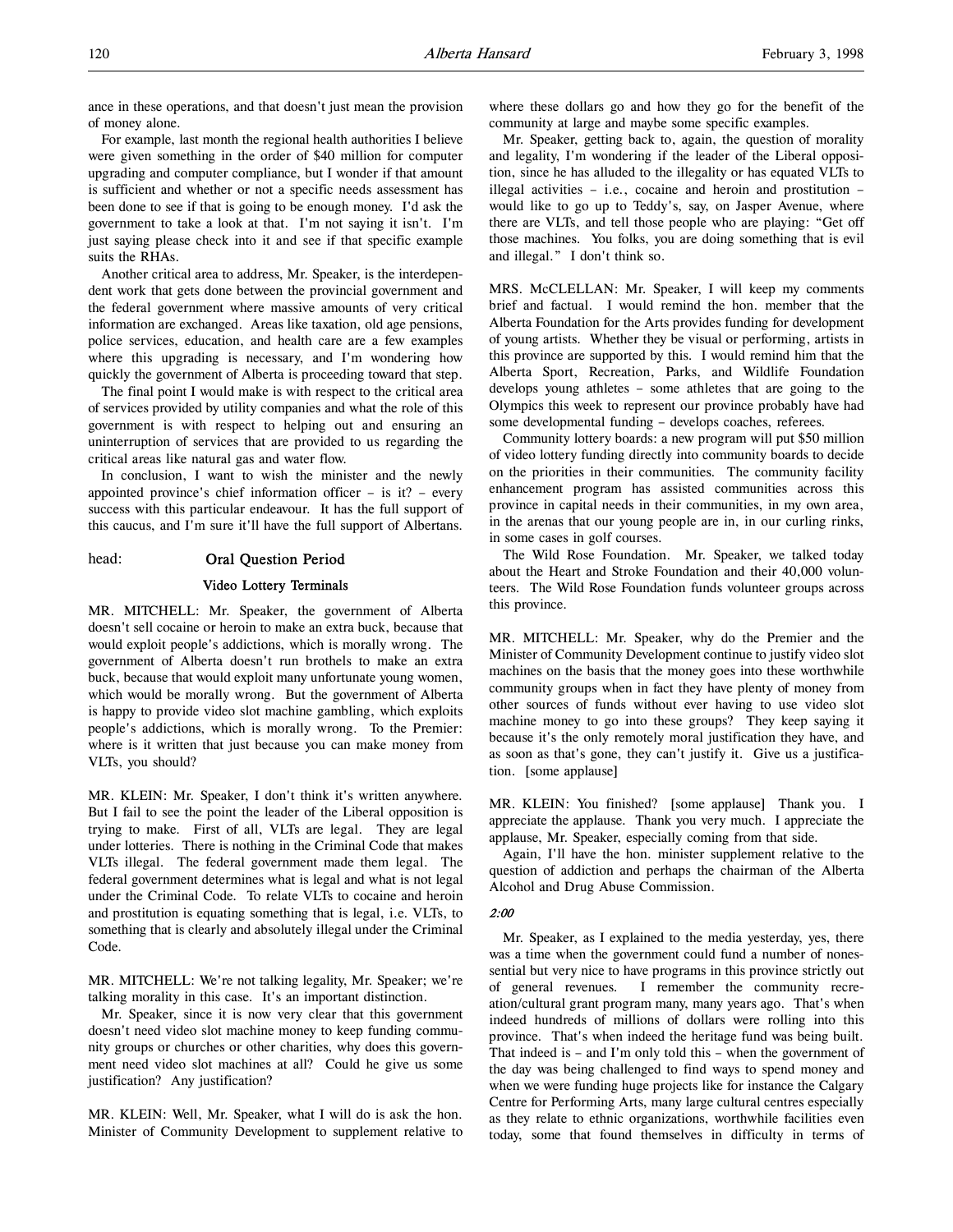As the opposition well knows, as we all know as Albertans, we hit the wall. We started to generate deficits to the point where we were generating deficits of \$3.4 billion a year, adding to the accumulated debt. In order to sustain these programs, we had to look for new sources of revenues. Lotteries came into being. Included in the lottery programs, at a later date mind you, were VLTs. It was thought that this would be a good source of revenue to sustain these worthwhile and very, very positive community endeavours, Mr. Speaker.

# Speaker's Ruling **Brevity**

THE SPEAKER: Hon. members, we've now spent well beyond 10 minutes in this first series of questions, and I have before me some 16 members who've indicated that they want to raise a question.

I also draw to the attention of all members that there are motions other than government motions on the Order Paper and that the purpose of question period is to ask brief questions and respond briefly. We'll get to the debate when they come up in ensuing weeks from now in terms of the various motions.

Second Official Opposition main question. The hon. Member for Calgary-Buffalo.

## Private Health Services

MR. DICKSON: Thanks very much, Mr. Speaker. Despite all of the evidence that private, for-profit health facilities will hurt, not help Albertans, this government continues its pursuit of U.S.-style health care. The Premier late last week acknowledged that amendments expected to the Hospitals Act will create greater opportunity for more private health care. So my question is to the Premier. Why does this Premier persist in greasing the wheels for more private health care facilities since the only Albertans who stand to benefit are those few who have shareholdings in those corporations?

MR. KLEIN: Mr. Speaker, I'm not greasing the wheels for anything. I really don't know the point of the hon. member's question. Certainly the Minister of Health has come out with a very clear statement relative to legislation that will be introduced to look at the whole question of so-called private hospitals. I can tell you this: if anything happens that violates the fundamental principles of the Canada Health Act, it simply won't happen.

MR. DICKSON: Well, Mr. Speaker, if the hon. Premier is so concerned about following the principles of the Canada Health Act, will he undertake now for the benefit of all Albertans that under his new amendments approval for any private health care facility would have to come from an all-party committee of MLAs, not simply from the minister and a small group of hand picked advisers?

# Speaker's Ruling Anticipation

THE SPEAKER: Once again, hon. members, the purpose of question period is to solicit information with respect to government policy. We will have before this Assembly a debate on such bills on the Order Paper. The purpose of question period is not to debate or to initiate an upcoming debate.

# Private Health Services

(continued)

MR. KLEIN: Well, I can only reiterate what you've said, Mr. Speaker. There will be plenty of time to debate that issue when the legislation comes forward.

MR. DICKSON: Mr. Speaker, my final question to the Premier would be this: since he's given notice he's bringing in such a bill, will he undertake right now that before any such bill is voted on in this Assembly, he'll undertake a series of public consultations so all of his severely normal Albertans can be heard on the question of the expanded role of private health care facilities?

MR. KLEIN: Mr. Speaker, the legislation, as I understand it – and I'm not going to get into it because it will be debated later on in this Legislature – is pretty straightforward. Basically, it speaks to abiding by the fundamental principles of the Canada Health Act, and it speaks to the minister having the authority to make a determination as to whether indeed a specific proposal does or does not violate that act. I will have the hon. minister supplement.

MR. JONSON: Yes, Mr. Speaker, if I might supplement. As the Premier has outlined, I think the purpose of the bill, which members of this House have certainly supported at other points in time, including members across the way, is to make sure in a very clear fashion that anything that might come forward by way of a proposal is considered in light of adhering to the principles of the Canada Health Act and in no way is detrimental to our public health care system. I could go on with some other criteria. It is something that is, I think, very straightforward.

THE SPEAKER: Third Official Opposition main question. The hon. Member for Edmonton-Riverview.

# Child Welfare

MRS. SLOAN: Thank you. Fifty-two children have died while under government care since 1994: only six fatality inquiries held, no public inquiries on record. Despite at least 13,000 incidents of abuse per year, using the department's own figures, the ministry continues to hide the percentage of children and only reports those kept free from abuse and neglect. Children's Advocates since 1994 have repeatedly said that the incidence of abuse and neglect and deaths were increasing and were underreported by government. My questions are for the Minister of Family and Social Services. When will the minister commit to report in a comprehensive and consistent manner the number of children abused, neglected, and who have died under the care of government?

DR. OBERG: Thank you, Mr. Speaker. As you know, yesterday I tabled the children who died in child welfare care from April 1, 1997, to January 15, 1998. Every one of the children that has died in care has been reported to this Legislature since I have been minister.

The hon. member is asking a very important question, especially when it comes to the Fatality Review Board. The Fatality Review Board is an independent board that decides when and if inquiries should take place. I draw your attention to some of the cases that I tabled yesterday. The cause of death of case 8 was a single-vehicle car accident. We have a SIDS death. We have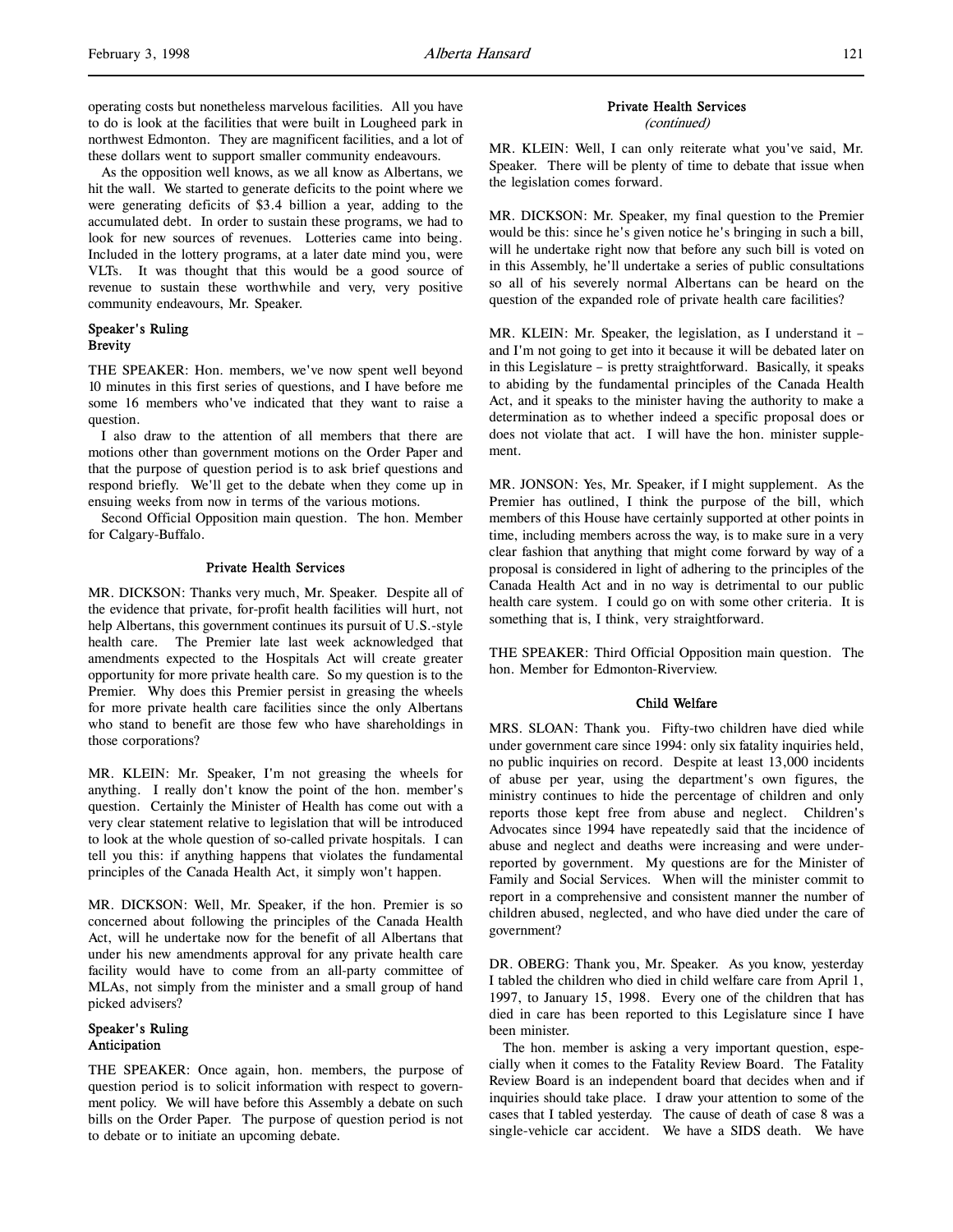acute disease due to seizure disorder and cerebral palsy, respiratory failure, spina bifida, cardiac arrest, pneumonia, and pneumonia due to seizure disorder.

Mr. Speaker, the fatality review committee makes the decision as to whether or not there is a fatality inquiry. This department has absolutely nothing to hide. If there is anything at all that we can change to make the lives of children in Alberta better, we will do it.

THE SPEAKER: Government House Leader, do you want to supplement?

MR. HAVELOCK: Mr. Speaker, just to add, I'd like it to be made absolutely clear that in cases where an individual dies while a ward of the government, under the Child Welfare Act the Fatality Review Board must – and I repeat "must" – recommend that a fatality inquiry be held unless the board is satisfied that the death was due entirely to natural causes, that the death was not preventable, and that the public interest would not be served by a fatality inquiry. Therefore, in those instances where the board determined not to hold an inquiry, those conditions were fulfilled.

## 2:10

MRS. SLOAN: Perhaps the minister could tell us why the medical examiner doesn't provide an annual report any longer.

How can the public trust this government's ability to conduct an investigation and improve department practices when they will not consistently report the incidence of abuse, neglect, and deaths of children in care?

MR. OBERG: Mr. Speaker, as I just finished saying, we do report the number of children who died. We have given the individual case circumstances with regard to abuse and neglect. The hon. member is absolutely right; we do put as a goal in our business plan the number of children that do not have abuse or neglect, but that number is like 87, 90 percent, 95 percent. So let's see: 100 minus 95 equals five. In a perfect department, in a perfect world that number would be zero. This department strives to have that number as zero.

MRS. SLOAN: Perhaps the minister would like to inform the Assembly of case 10 in his report tabled yesterday: death for an undetermined reason, no explanation, no fatality inquiry, no public inquiry. What is the rationale for that?

DR. OBERG: Absolutely, Mr. Speaker. I would love to. Case 10 was a 17-year-old girl who died on January 6, 1998. The cause of death was undetermined, and the initial results indicate possible pneumonia. "Full autopsy reports will be available within three months." If that autopsy report shows anything suspicious at all, there will be a fatality review committee. As the hon. Justice minister just reported, automatically there is a Fatality Review Board inquiry into this. If they deem that the causes were natural causes and the citizens of Alberta would not be served by an inquiry, they won't hold it, but if there is anything suspicious in that death, there will be a fatality inquiry review.

THE SPEAKER: The leader of the ND opposition.

DR. WEST: To politick at the expense of tragedy: that's a shame.

MS BARRETT: For once I agree with the Energy minister.

#### Health Care Premiums

MS BARRETT: Mr. Speaker, I was advised by a Health department official this morning that the department has a system of tracking those in health care arrears. What they do is kick you out of the system. They take away your health care card after one year if there's been no activity on the account. The constituent to whom I referred yesterday in question period was only in arrears by three months. She was unemployed, she's 55 years old, and she had two choices. She could either make her health care premium payment, or she could make the \$60 a month that she needed in medications to control her kidney infection. My first question to the Health minister is this: under those circumstances, what would have been his choice?

# Speaker's Ruling Seeking Opinions

THE SPEAKER: Well, hon. member, the question period, again, is not a situation or an environment where you seek opinions. The purpose of question period is to deal with government policy. So let's have a question. You've already used your first question. Move to your second one.

MS BARRETT: Well, let's see if he wants to answer it.

THE SPEAKER: Hon. member, if you don't want to proceed with your next question, we'll move forward.

MS BARRETT: I will.

# Health Care Premiums

(continued)

MS BARRETT: Is it not the case, then, that the department's policy is actually intended to smoke out the poorest people of the province, subject them to collection of their health care premiums by collection agencies which go on to charge 19 percent interest on those accounts? Isn't that the real reason for this policy?

MR. JONSON: First of all, Mr. Speaker, I would like to emphasize that there was no issue in this case, as I understand it, or in any other case as to care being provided. The individual was provided with care.

Now, with respect to the second point that the member is making: no. The purpose we have for tracking and wanting to know that people in fact are in the province – it's there for a very good reason. We have a process in the department whereby we endeavour to verify that a person is a resident in the province so that full benefits and coverage can be provided, or if they are not in the province or if something has happened with respect to a health care card, we can track that down and adjust our regulations and our billing accordingly. In a case such as this – and I want to be very careful not to, in any way, violate the privacy of the individual. All that is necessary in this particular case or any other such case is that it be possible for Alberta Health to contact the individual.

## MS BARRETT: Pretty flimsy.

Mr. Speaker, maybe the Family and Social Services minister can help out on this series of questions. Is it his department's policy in denying welfare, SFI, to people who don't have a valid health care card – is this policy in place to make sure that the poorest people pay their health care premiums, to deny them access to SFI, or both?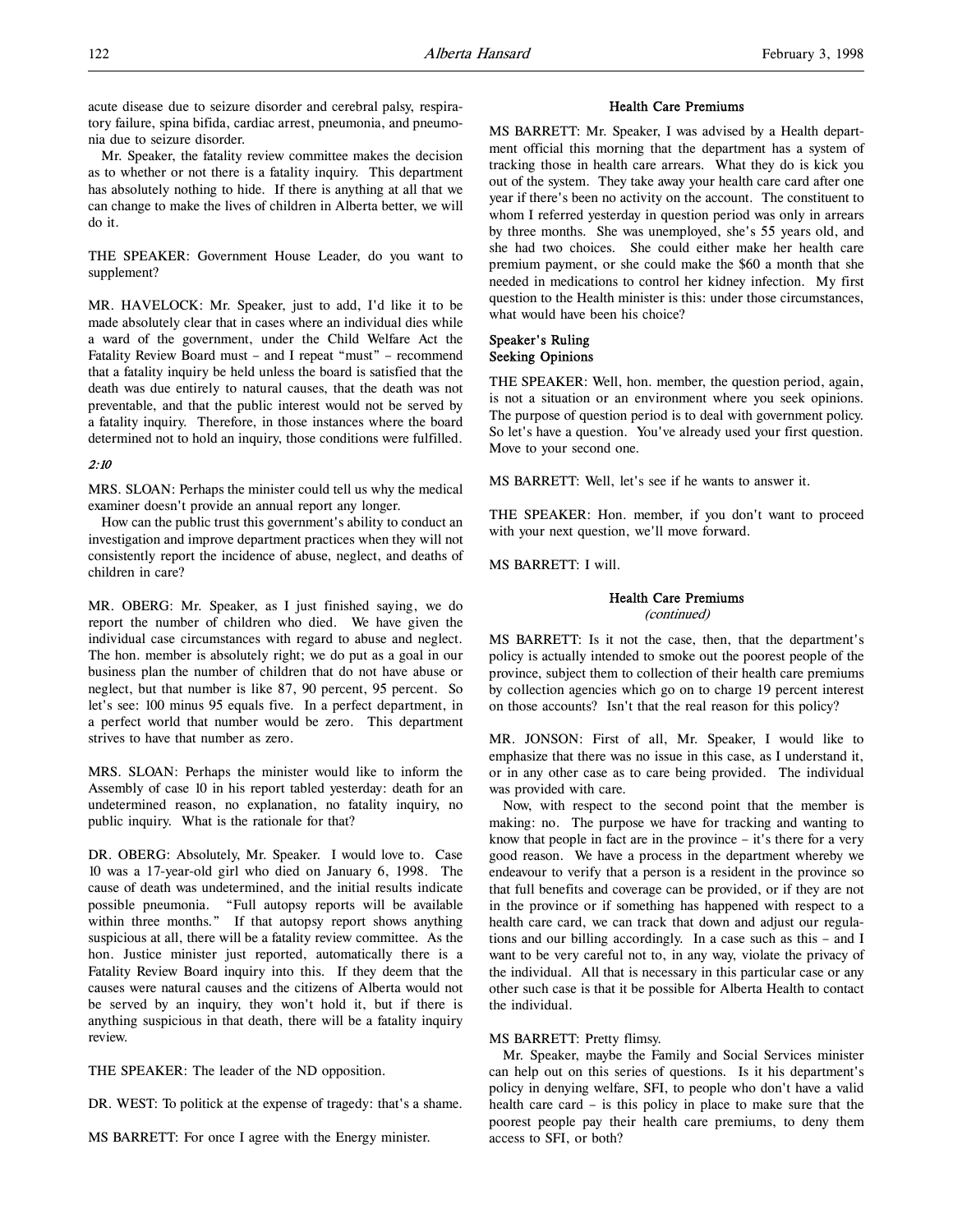DR. OBERG: Mr. Speaker, the answer is that every person on SFI receives medical benefits, receives the premiums paid for. Any person who is on AISH, who's on SFI, who is under programs given out by this department has their medical premiums paid for.

THE SPEAKER: The hon. Member for Peace River, followed by the hon. Member for Spruce Grove-Sturgeon-St. Albert.

# Parks and Recreation Areas

MR. FRIEDEL: Thank you, Mr. Speaker. I have a question addressed to the Minister of Environmental Protection. Over the past few years the Department of Environmental Protection has moved towards contracting services at provincial parks and campgrounds to private operators. This is a move which I must say I support. There are a number of these facilities, however, for which there are no takers under the bidding process. Most of these are in remote areas where the amount of user revenue will not support the operation, and some of these are at risk of being closed. To the minister: in such cases and especially if there are no other facilities available near a community, would the minister consider special proposals from local municipalities or nonprofit organizations that would allow them to operate such parks?

MR. LUND: Thank you, Mr. Speaker. There are a number of locations – and they're not all just remote – where we do have some problem getting a facility operator or even a contractor. The process that we use: if in fact we cannot get a private-sector operator to operate the facility, then we will approach the municipality to see if they will operate it. If they decide that, no, they don't want to operate it, we then move out to service clubs, the Boy Scouts, the Girl Guides, any community organization that might be willing to operate those particular sites. So the short answer to your question is yes.

MR. FRIEDEL: To the same minister, Mr. Speaker: would he consider proposals that might include the waiving of the provincial surcharge to a municipal or nonprofit organization if this might help to attract such an operator?

MR. LUND: Mr. Speaker, that \$2 surcharge that will be on each camp stall this year was designed to build a fund to help service the infrastructure that's within the campground. Now, if a municipality, for example, or a nonprofit organization were to take over the campground and be totally responsible for it, then, yes, we would waive the \$2.

# $2.20$

MR. FRIEDEL: Once more to the same minister, Mr. Speaker: is there any way of assuring a nonprofit operator that a facility such as we are talking about would not become subject to a municipal tax if operated in a nonprofit way?

MR. LUND: Mr. Speaker, that is a little tougher, because of course the whole issue of assessment lies partially with the local municipality. We certainly would do everything we can to encourage that that facility would not be assessed and therefore would not attract the school levy or the municipal tax.

THE SPEAKER: The hon. Member for Spruce Grove-Sturgeon-St. Albert, followed by the hon. Member for Olds-Didsbury-Three Hills.

#### Hunting and Fishing Licences

MRS. SOETAERT: Thank you, Mr. Speaker. In his rush to privatize the sale of hunting and fishing licences, the Minister of Environmental Protection has arrogantly failed to consult with those affected: the hunters, the anglers, the Alberta Conservation Association, and those who sell the licences. Giving ISM corporation the contract to manage computerized licences is great for that business, but vendors won't be able to afford the joint system. My questions are to the Minister of Environmental Protection. Would the minister at least delay this ill-conceived plan and give vendors and those buying licences a chance to give input into this privatization of sales of licences?

MR. LUND: Mr. Speaker, I certainly hope that you will allow me some latitude because her preamble was so full of misinformation that I feel compelled to correct a lot of it. To start with, the whole design to move away from the department handling all of the expenditure and the sales started some 18 months ago. There were a number of groups and organizations involved. There were 30 to 40 companies and individuals that came forward with various proposals. That then was narrowed down to a much smaller number. The company that finally did end up winning the call for proposals, which incidentally was out for the public and the public had an opportunity to bid on, had gone prior to our awarding the contract to in excess of a hundred of the current vendors and asked them about the proposal: what did they think about it, and would it work? In fact, the response that came back from those was that it would.

Now, it is true that some of the small vendors that sold just fishing licences may have difficulty justifying the spending of \$1,500 to handle both the fishing and the hunting licences. But the other thing that is important in this, Mr. Speaker, is to recognize that the department will no longer be selling fishing and hunting licences. Currently only about 10 percent of the fishing licences are sold by the department, but 50 percent of the hunting licences are sold by the department. So, in fact, if you're in a community where the department has been selling, the new vendor will have the ability to pick up those sales.

MRS. SOETAERT: Thank you, Mr. Speaker. A basic concept of business is that vendors have to make a buck. How will the minister ensure that those selling licences can even break even? They can't right now. It costs \$1,500 for the machine, they have to keep a complete phone line for it, and they only make maximum two bucks on every licence sold. They can't make a dollar on this.

MR. LUND: Mr. Speaker, I guess perhaps we should go back a little bit in time and look at what has evolved over time. At one time the department sold all of the fishing and hunting licences. Then a number of people started saying, "Well, how about giving us the opportunity? We don't want any revenue from it, but give us the opportunity to sell so we can get customers into our place to sell them whatever goods might be peripheral to the selling of the fishing or hunting licence." Then gradually of course they wanted to have a fee off the sale of the licence.

Now, it's true that \$2 is the maximum, but if you consider that in fact these machines – yes, they are \$1,500, but simple mathematics: at 10 percent on your return each year of course is only \$150. So if a vendor sells, say, 200 licences, then they are breaking even. Mr. Speaker, the idea about having to have a dedicated line is not true. In fact, they can hook it into the existing phone line.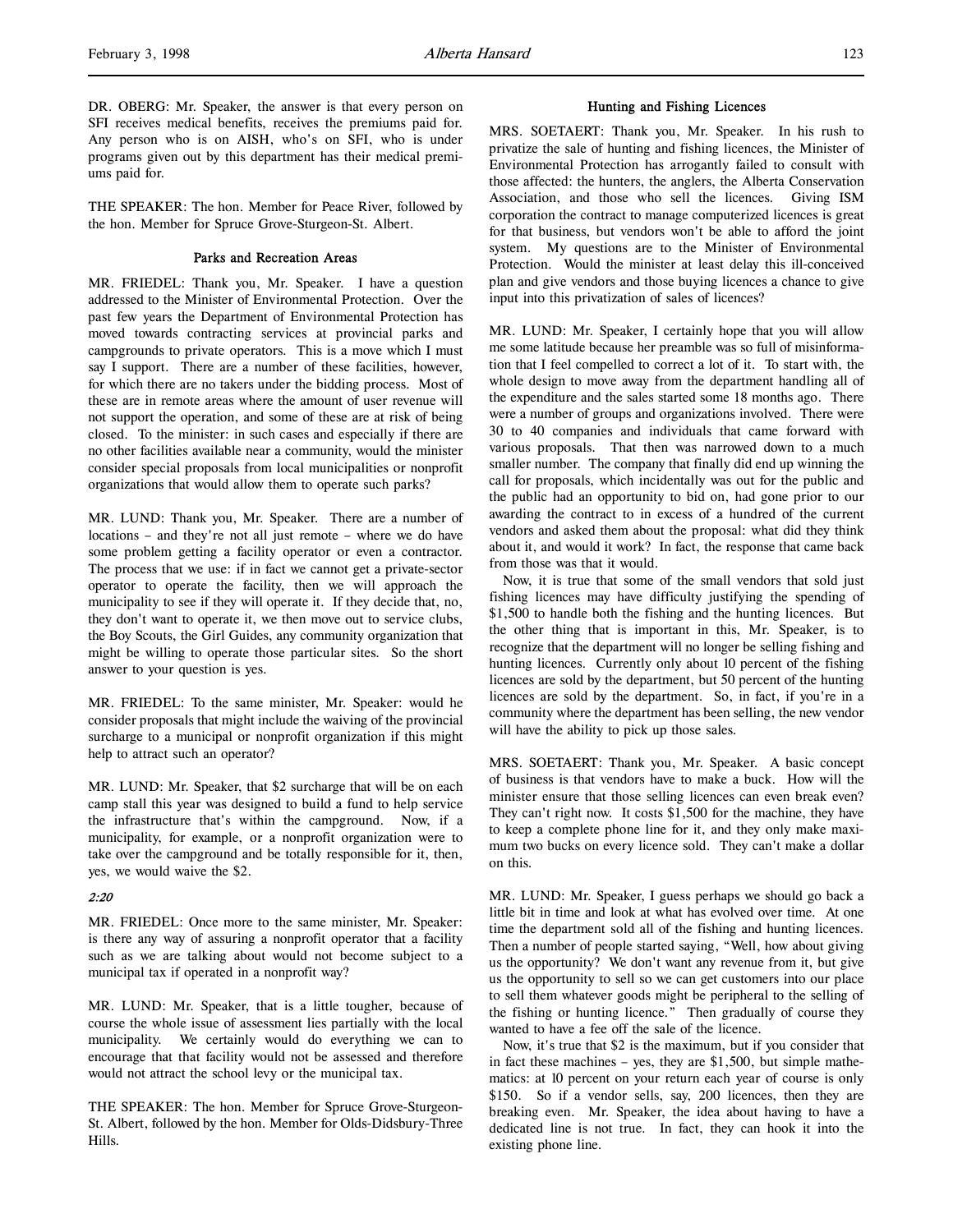MRS. SOETAERT: I'm glad he's not the Treasurer.

Mr. Speaker, my final supplementary: does the minister realize that with none of the smaller outlets able to sell these, innocent citizens on their way to the lake are going to realize that they can't buy a licence, and then you're going to end up calling them poachers? That's what's going to happen.

MR. LUND: Mr. Speaker, I have committed that when all of the locations have been identified, we will look at the distribution and make sure that people have access to a machine.

There's another whole side to this as well that I must explain, and it probably talks to the problem that some of the vendors were having. The form that was there before was fairly long, and you had to know what you were doing when you were filling it out. Some vendors were having difficulty because they didn't have a dedicated person on that particular file. So we were having a lot of problems with mistakes on the fishing and hunting licences. We were having difficulty verifying whether in fact the individual qualified to buy a licence, and we were so far behind in getting the information from the vendors that we had difficulty managing the resource. Under the new system with the WIN number, we will know daily how many licences are sold throughout the province and within which area of the province they're sold, so it will be a great asset to our management of the resource.

THE SPEAKER: The hon. Member for Olds-Didsbury-Three Hills, followed by the hon. Member for Edmonton-Glengarry.

#### Petroleum Tank Management

MR. MARZ: Thank you, Mr. Speaker. My question today is to the minister of environment as well. Contaminated sites like those caused by leaking fuel storage tanks exist in municipalities throughout Alberta, and they pose major economic and development problems in those communities as well as a major environmental problem. Many of those properties are now owned by people who did not cause the pollution, and they became owners before current environmental regulations came into effect. Is the minister going to develop a program to assist these people in the reclamation costs of these sites so they can be properly and safely developed and put back on the local tax rolls?

MR. LUND: Mr. Speaker, the hon. member has identified a major problem in Alberta that speaks to the contamination of soils caused by petroleum products from leaking underground storage tanks. Back in 1992 there were some changes made to the fire code that dealt with aging underground storage tanks. At the same time, in '92, there was an industry-led group set up called the Petroleum Tank Management Association of Alberta, and they looked at different mechanisms that could assist in a lot of these sites that were orphaned or the owner did not have the wherewithal to pay for the cleanup, and in many cases, of course, they were not the people responsible for the contamination.

Over time we have been working with the Petroleum Tank Management Association of Alberta to come up with some kind of program that would address this problem. Now, we have to recognize that this is not just a little program. The estimated cost of addressing the number of sites in the province is in excess of \$200 million. So the guidelines and how the program would work is a very complicated situation that we're still working on.

MR. MARZ: Could the minister tell Albertans when they can

expect some specific action on this problem and the program will be available to them?

#### 2:30

MR. LUND: Mr. Speaker, the Petroleum Tank Management Association came forward with a proposal some five, six months ago. We have asked them to come back with a lot of details. There were a lot of unanswered questions as to how the program would work. It's my understanding that they have contracted a consultant and that they are currently working on answering those questions and designing a program.

MR. MARZ: Could you share any of the details of any of those proposals, and will municipalities be expected to pay or share in any of those costs?

MR. LUND: Well, I'm sure I don't have time to go into the whole program, but basically what is being looked at is a program that would, in fact, pay something for the sites that have been cleaned up between '92 and now or whenever the program is instituted and then a larger percentage paid for the sites that are cleaned up between now and the sunset of the program, which would probably be five years.

THE SPEAKER: The hon. Member for Edmonton-Glengarry, followed by the hon. Member for Wainwright.

## Seniors' Programs

MR. BONNER: Thank you, Mr. Speaker. The Alberta Liberals conducted an Ask Your Question campaign this fall to give voice to Albertans whom this Tory government attempted to silence by canceling the fall session of the Legislature. Mr. Armstrong, a constituent of Edmonton-Whitemud, wrote to us agreeing that seniors must share in reducing the debt but not disproportionately. Mr. Armstrong also noted: if it were not for PC blunders, we would not have a debt. To the minister responsible for seniors. Madam Minister, would you please answer Mr. Armstrong's question: why are seniors substantially contributing to debt reduction? Why the disproportionate burden?

MRS. McCLELLAN: Mr. Speaker, I'd be quite pleased to speak to Mr. Armstrong about this issue anytime. On the subject of seniors' contribution to the elimination of the debt and the deficit in this province, we applaud seniors in this province who have shouldered some of the responsibility. However, I will stand again and say in this Legislature that seniors' programs in this province are unparalleled anywhere in Canada.

In 1996 twelve hundred seniors, net, moved into Alberta. Twelve hundred seniors, net, moved into this province. The next highest net in-migration of seniors into any province was about 350. That was either Ontario or B.C. It escapes me now. So that tells me that seniors' programs and quality of life for seniors in this province is acceptable to seniors. But we're not willing to just stop there. We're continuing to review seniors' programs. We're continuing to look at the effects of an aging population and possibly more in-migration on our province. We will keep doing that in full consultation with seniors in this province, as has been our practice.

MR. BONNER: Secondly, Mr. Speaker, to the same minister. Mr. Armstrong has asked us to ask you: why is so much pressure being put on senior citizens to pay off the debt? What is the hurry?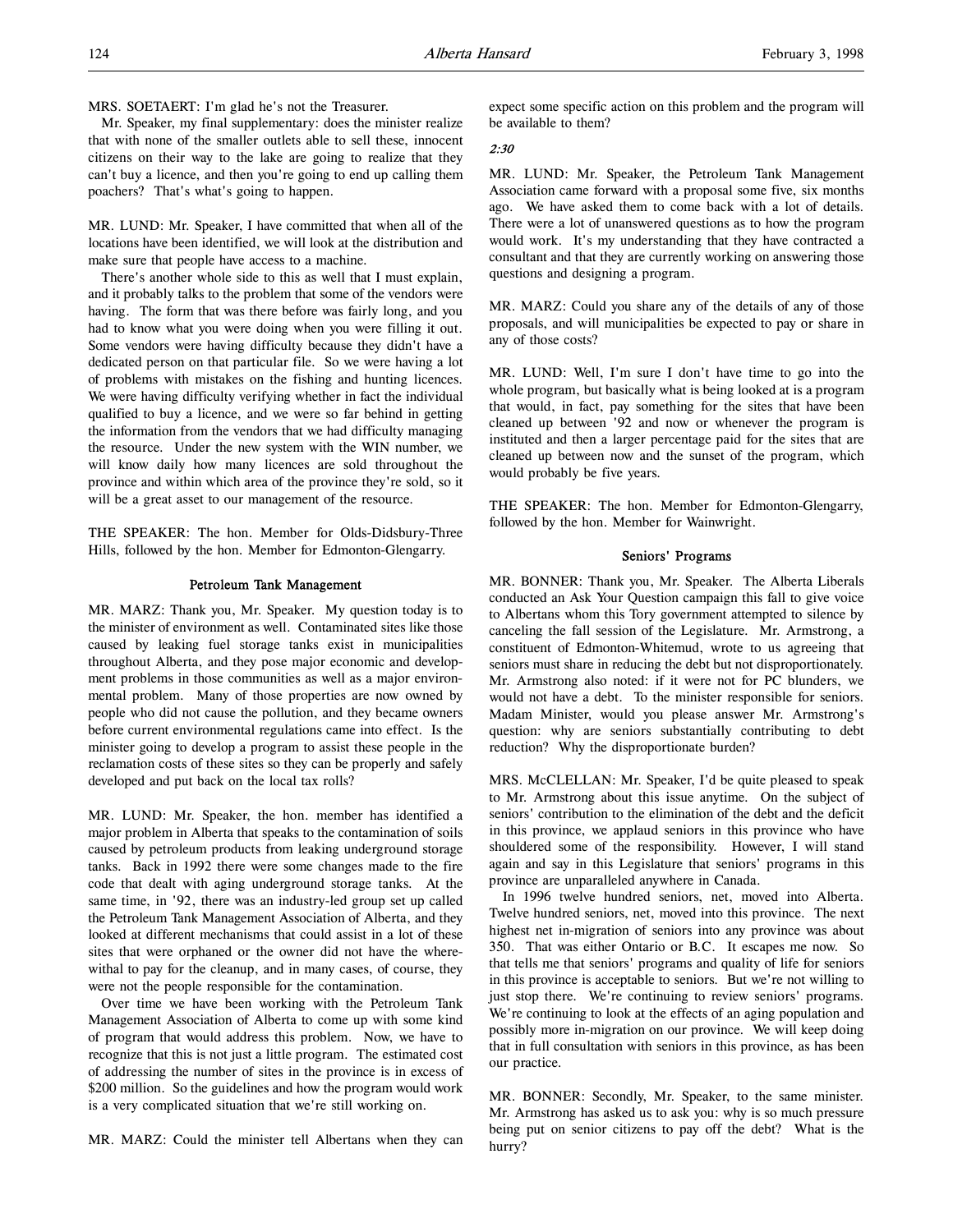MRS. McCLELLAN: Mr. Speaker, again, as I understand it, this is exactly the same question as the first one. I will say that we appreciate very much the contribution that seniors have made to this province and to assisting us in paying down the debt and the deficit. I consult with seniors a great number of times throughout the year, and seniors have told me consistently that they want the deficit gone, and it is. They want the debt eliminated, they want sound financial management, and they are prepared to work with us to ensure that we have sound financial management and sound programs for seniors in this province.

MR. BONNER: To the same minister: given that Alberta will have 30,000 new seniors by the turn of the century, why did the Premier's infomercial exclude seniors? Does it mean that this government will be further cutting benefits for Alberta seniors?

MRS. McCLELLAN: Mr. Speaker, I am a bit surprised at the question from the hon. Member for Edmonton-Glengarry. We just had a Speech from the Throne read in this Legislature, and I know the hon. member not only listened to His Honour when he delivered that speech but has looked at it in detail since. In that speech it talks about the contributions of seniors. It talks about a study, a review, of the effects of an aging population on government programs in this province.

What surprises me further, Mr. Speaker, is that I spent personally many moments with this hon. member, returning his telephone call to discuss that program in detail. So the hon. member, I believe, does have some of these answers. Yes, it was identified in the Speech from the Throne. Yes, we are doing an impact on aging population in this province. And in case it was a bad connection, I would be happy to discuss it again. I also agreed to keep the hon. member informed on progress on that study.

THE SPEAKER: The hon. Member for Wainwright, followed by the hon. Member for Edmonton-Mill Woods.

#### Social Services Agencies

MR. FISCHER: Thank you, Mr. Speaker. My question is to the Minister of Family and Social Services. Across the province employees of the nonprofit community agencies that provide services to adults with developmental disabilities have made you and other MLAs aware that their pay schedule is approximately 20 percent lower than their unionized counterparts. Their starting rate is around \$6 an hour, and the maximum is \$10.50. The services they provide are vital to the well-being of many of our former patients from the Michener Centre as well as other mentally challenged individuals. I cannot stress enough the importance of these employees for the help and services that they make to these handicapped people. Why is your department not paying this group of employees near or equal to the unionized employees that do similar work?

DR. OBERG: Thank you, Mr. Speaker, and thank you to the hon. member for asking me the question. First of all, I'd like to say from the outset that these agencies are extremely valued by this department and do an extremely good job. Interestingly enough, these same agencies have not had a raise in the amount of money that they have received, not for three years, not for four years, but actually for 12 years. This is something that I have been made aware of, and it's something we will be addressing in the near future.

MR. FISCHER: Mr. Speaker, is it the intent of the minister and his department to wait until these employees either quit their job for a better one or they get discouraged enough to vote to form a union?

DR. OBERG: Thank you, Mr. Speaker, and again a very good question. Obviously, it is every employee's right to vote for a union if they so choose. I can only reiterate: stay tuned. There will be something coming.

MR. FISCHER: That's it. Thank you.

THE SPEAKER: The hon. Member for Edmonton-Mill Woods, followed by the hon. Member for Clover Bar-Fort Saskatchewan.

# Private Schools

DR. MASSEY: Thanks very much, Mr. Speaker. The government has announced a \$2.5 million increase in funding for private schools, and this was done before the task force on private schools has made its report and in the face of petitions from thousands of Albertans asking that private school funding be frozen at current levels or eliminated. My question is to the Minister of Education. Was that funding announcement based on recommendations from the task force that have yet to be made public?

## 2:40

MR. MAR: Mr. Speaker, I'm happy to accept my hebdomadal question today, and it gives me pleasure to be able to answer this question for the hon. member. I think it's a good question. This increase in private school funding was not as a result of recommendations by the task force. As the hon. member knows, the Member for Calgary-Glenmore has been working on this task force. The recommendations have not yet been completed, so our response has not yet been offered to the recommendations that will be coming forward when that report is complete.

Mr. Speaker, we did increase funding for private schools for two reasons. One is because of the increase in the number of students, and we funded them on a per capita basis. Also, when we announced grant rate increases for students that are in the public and Catholic systems, we increased the private funding a corresponding amount to keep it in check.

DR. MASSEY: Thanks, Mr. Speaker. Since private school funding is set by regulation, why was it necessary to guarantee funding to the year 2001?

MR. MAR: Mr. Speaker, our intention is to make decisions about private school funding upon the recommendations of the task force being complete. The hon. Member for Calgary-Glenmore has canvassed the opinions of Albertans throughout the entire province. It has been an issue that has generated a great deal of interest on both sides, both public school supporters and also private school supporters. It's not our intention to lock ourselves into a long-term commitment at a certain level. It is our intention to wait for the recommendations of the task force before we act.

DR. MASSEY: Thank you. Having made this commitment, does the minister seriously believe that private school funding could be frozen or be anything he has already announced?

MR. MAR: Well, Mr. Speaker, again to make it perfectly clear, the whole issue of private school funding arose, as the hon.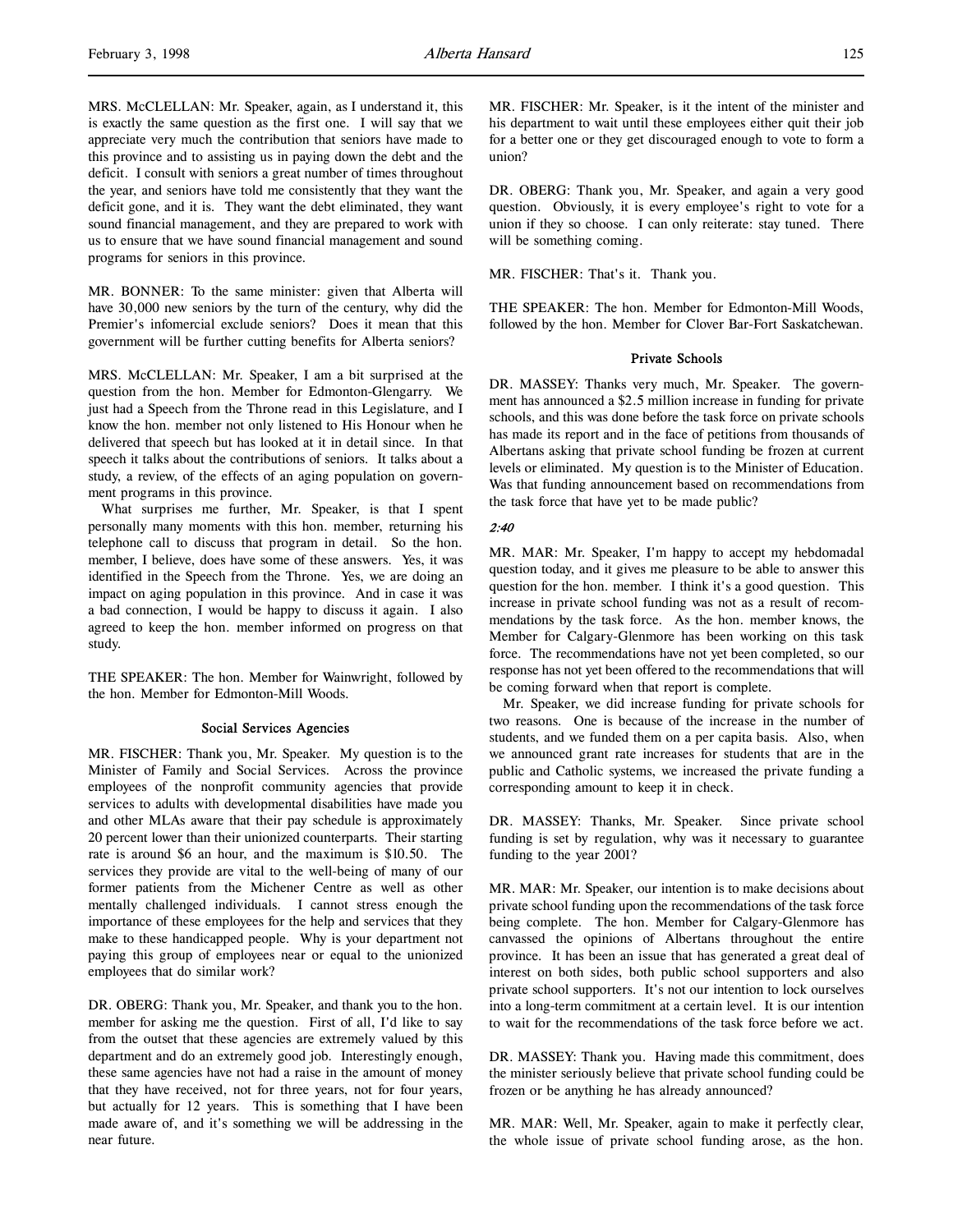member will recall, during the 1997 session. As a consequence of a great deal of support for private schools but also support for public schools, the task force was struck and charged with the responsibility of traveling throughout the province to determine how Albertans felt on this issue. I can say categorically that the hon. Member for Calgary-Glenmore has learned more about small places in the province of Alberta that many people have never heard of, and as a result we all look forward to his report coming forward and recommendations being assessed at that time.

THE SPEAKER: The hon. Member for Clover Bar-Fort Saskatchewan, followed by the hon. Member for Edmonton-Calder.

## Impaired Driving

MR. LOUGHEED: Thank you, Mr. Speaker. Earlier this afternoon I presented a petition signed by 5,000 Albertans. It was their desire to encourage this government to act aggressively toward impaired drivers, hard-core drinking drivers, so they will be less likely to reoffend. My question to the Minister of Transportation and Utilities: what proportion of impaired drivers are repeat offenders?

MR. PASZKOWSKI: Thank you. Obviously drinking and driving is of major concern to the people of Alberta, and fortunately we have organizations such as MADD and SADD and PAID, who have taken affirmative action as far as education is concerned. Unfortunately last we year had some 8,480 people who were charged with either impaired driving or impaired-related activities. Of those, 1,818, or approximately 20 percent, were repeat offenders.

MR. LOUGHEED: Thank you. My supplemental to the same minister: has there been a precedent for the proposal for an immediate licence suspension for drivers charged with impaired driving or refusing to provide a blood sample or a breath sample?

MR. PASZKOWSKI: This is something that we're reviewing with our traffic safety initiative, and certainly the administrative licence suspension is something that we are considering and something that's being looked at from other jurisdictions that have implemented this type of a program. The Manitoba program has been in place since 1989, and at the present time it seems to be the one above challenge at this time.

MR. LOUGHEED: Thank you. My final supplemental to the same minister: what other measures has your department implemented to reduce that risk of impaired drivers?

MR. PASZKOWSKI: This is something very serious. Though our alcohol-related accidents are 6 percent of the total accidents that we have in Alberta, 23 percent of the fatalities have a direct relationship to alcohol. So this is something that is very critical and very much of a concern.

We've had a program involving suspensions in place, as a matter of fact, since 1988. For the first charge you have a oneyear suspension. For the second charge it's a three-year suspension. The third charge is a five-year suspension, and you have to appear before the Driver Control Board to show that you've changed your ways and are no longer a threat on the highways before your licence can be reinstituted. That's only one of the items that we have in place.

We have a major five-phase program that's in place. It

involves such things as treatment, a vehicle seizure program, a server intervention program, where indeed the people that serve alcohol to the imbibers are trained to be able to determine the level that a person becomes intoxicated at. We also have the ignition interlock program, that's been very successful. Together with that, we're looking at a fairly extensive program with our safety initiative of items to introduce to really find ways of dealing with those 23 percent of the fatalities that are alcohol related.

This is something that's serious – we're taking it very seriously – and one that we want to work on with the community through an education program. That's front and foremost, but indeed if the education program doesn't work, then we're going to have to develop an enforcement program as well.

THE SPEAKER: The hon. Minister of Family and Social Services wishes to supplement an answer given earlier during Oral Question Period.

# Health Care Premiums (continued)

DR. OBERG: Thank you very much, Mr. Speaker. The hon. leader of the third party had asked me a question on health care premiums, an SFI client. She then sent me over a letter, and I would just like to explain what has happened. The person mentioned in her question came to our department. We then asked her for her health care number. Her health care number was not valid. She brought in a bunch of bills. Alberta Health this morning looked after the bills. She was reinstated with her personal health care number, and her SFI was reinstated today.

THE SPEAKER: Hon. minister, you're supplementing a question raised earlier today?

DR. OBERG: Yes.

THE SPEAKER: Okay.

# head: Members' Statements

THE SPEAKER: Today we have notice of three members wishing to give statements, and we'll proceed on this basis: first of all, the hon. Member for Bonnyville-Cold Lake, followed by the hon. Member for Edmonton-Ellerslie, followed by the hon. Member for Calgary-East.

# 2:50 Trans-Canada Snowmobile Trail

MR. DUCHARME: Thank you, Mr. Speaker. On January 3, 1998, 16 snowmobilers left St. Anthony, Newfoundland, as part of the inaugural ride of the Trans-Canada Snowmobile Trail. With representatives from each province these specially selected riders will have covered 11,000 kilometres by the time they have completed the ride. This is the inaugural ride, the Goodyear PowerStreak Rendez-Vous '98, which is a national celebration of organized snowmobilers with the purpose of showcasing Canadian recreational snowmobiling, opening exposure avenues with partners and sponsors, promoting safe and environmentally conscious snowmobiling, demonstrating the unity of snowmobilers in Canada, and as I mentioned, inaugurating the Trans-Canada Snowmobile Trail.

Yesterday the rendezvous arrived in Alberta. In Bonnyville they were welcomed by the Premier on a snow machine, who led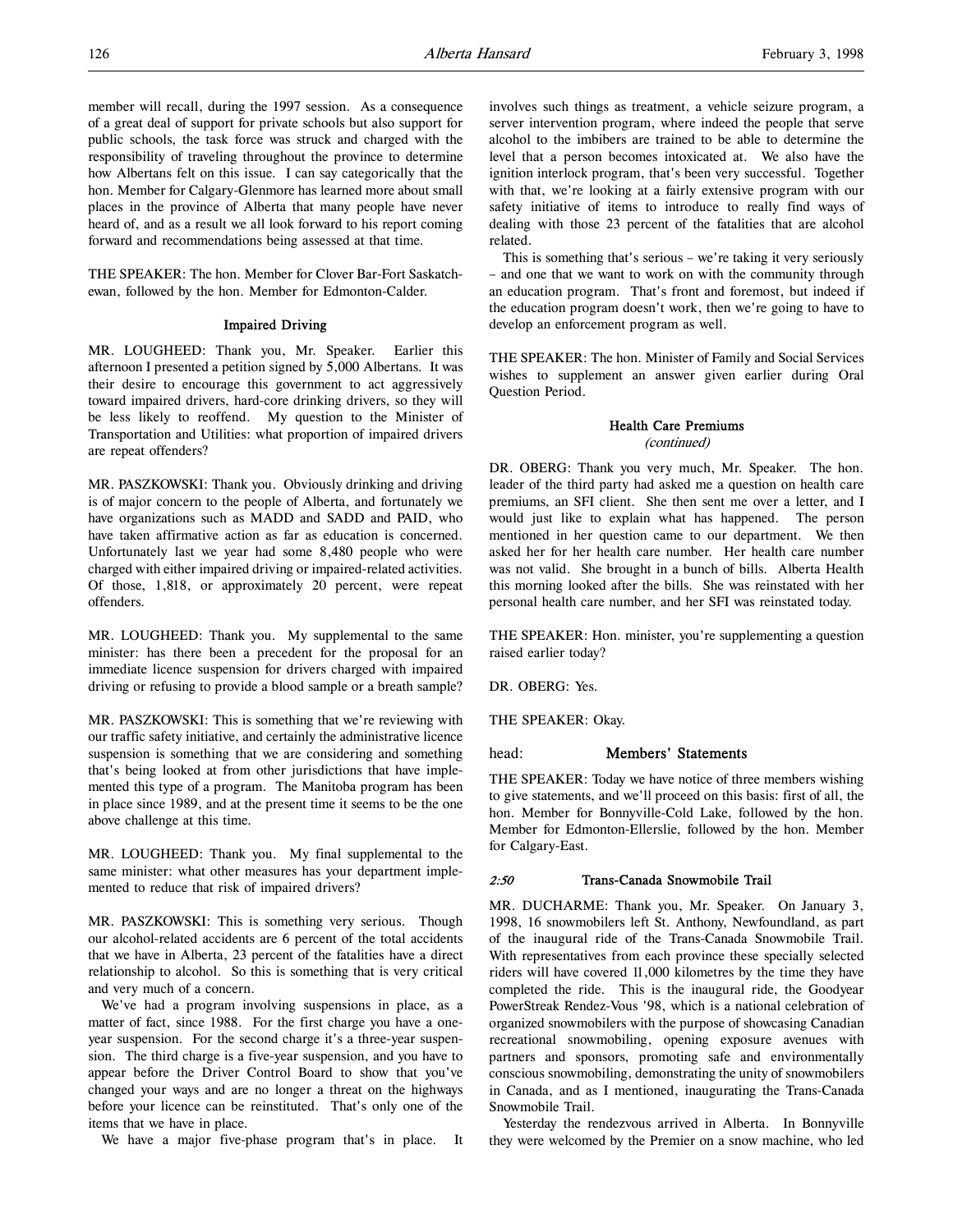the contingency of snowmobilers to the reception. I want to thank the members of the Bonnyville Snowdusters Snowmobile Club for their initiative in organizing and preparing their portion of the Trans-Canada trail in the constituency of Bonnyville-Cold Lake. By the way, they did a great job of hosting last evening's reception.

I'd also like to take a moment to congratulate Fort McMurray's Mr. Dan Gould for his participation in this event and thank him for being Alberta's representative.

The rendezvous is continuing on to Westlock today and from there will make its way to Whitecourt, Valleyview, Grande Prairie, and on February 14 will arrive in Squamish, British Columbia, completing this national celebration of organized snowmobiling. I'd like at this time to extend to all the snowmobile riders all the best in the completion of their journey.

Thank you.

THE SPEAKER: The hon. Member for Edmonton-Ellerslie.

#### Public Lands Management

MS CARLSON: Thank you, Mr. Speaker. Albertans are proud of their province and their rich diversity of natural landscapes that we can enjoy, from expanses of prairie grassland through spruce and aspen forests to mountain meadows, yet concerns are increasing that our access to public lands is being restricted. Parks and recreation areas are threatened with closure if no private operators come forward to run them. The special places program that was intended to protect natural landscapes often fails when oil and gas wells and other inappropriate activities are permitted within designated areas. The government has yet to adopt the Alberta forest conservation strategy but has speeded ahead in allocating all our forests for timber harvesting without consideration of other forest values.

In the agricultural area of the province the government continues to sell public lands to municipalities even where they contain environmentally significant areas, such as rare prairie grasslands that merit protection in the special places program. Today in the Legislature I tabled petitions with nearly 1,500 signatures protesting such sales.

The government has set up the Agricultural Lease Review Committee to review government policies on public lands, especially grazing leases. I have received complaints that the committee is biased towards agricultural producers. Indeed the process is driven by Tory MLAs and the department of agriculture even though Alberta Environmental Protection shares responsibility for long-term policy decisions on public lands.

While recognizing that many grazing leaseholders are good managers of the land, we still need a public lands policy that reflects the value of these lands for wildlife protection, conservation, and nonmotorized recreation as well as for grazing. The best way to develop such a policy would be through a multistakeholder advisory committee similar to the one that was conducting the water act review. Such a forum, where all can share their expertise, has the best chance of developing a fair and balanced policy for our public lands and protecting public lands that we can be proud of.

THE SPEAKER: The hon. Member for Calgary-East.

#### Ramadan

MR. AMERY: Thank you, Mr. Speaker. Last Thursday marked the end of the Islamic holy month of Ramadan. Ramadan is a

special month of the year for over 1 billion Muslims throughout the world. It is a time for inner reflection, devotion to God, and self-control. Muslims think of it as a kind of tune-up for their spiritual lives. There are as many meanings for Ramadan as there are Muslims.

Ramadan is the month of fasting, and fasting has many special benefits. Among these, the most important is that it is a means of learning self-restraint. Ramadan is also a time of intensive worshipping; reading of the Holy Quar'an; giving charity, or Zakat; purifying one's behaviour; and doing good deeds.

Mr. Speaker, as a secondary goal fasting is a way of experiencing hunger and developing sympathy for the less fortunate and learning to be thankful and appreciative of the bounties we have. Fasting is also beneficial to the health and provides a break in the cycle of rigid habits or overindulgence.

The daily period of fasting starts at dawn and ends at sunset. During the daylight Muslims totally abstain from food, drink, sex, and smoking. At the end of Ramadan comes the most important of the Muslim holidays, Id ul Fitr, the festival of fast-breaking.

Mr. Speaker, on behalf of my colleague the hon. Member for Calgary-McCall and all Members of the Legislative Assembly I wish to congratulate the nearly 65,000 members of the Muslim community of Alberta: Eid Mubarak and Assalam Aleikum, or peace be with you.

Thank you, Mr. Speaker.

# head: Motions under Standing Order 40

THE SPEAKER: We had notice earlier today of two Standing Order 40 motions. The hon. Member for Edmonton-Glenora.

#### Heart Month

Mr. Sapers:

Be it resolved that this Legislative Assembly recognize the fine work that over 40,000 Albertans will be doing in canvassing the province during the Heart and Stroke Foundation's Heart Month.

MR. SAPERS: Thank you, Mr. Speaker. As with all matters of the heart this is truly an urgent matter. I will add at this point that this motion has the unanimous support of every member of the Liberal caucus.

In our discussion regarding the urgency of this motion, it was noted that we feel that this is the only opportunity we will have pursuant to our Standing Orders, because there is no other provision in our Standing Orders to bring these kinds of recognitions to the floor of the Assembly. For that reason and the fact that the 40,000 volunteers who are campaigning during Heart Month will start their campaigns this very week, we believe it would be a wonderful boost and a very important message and something that people can take with them as they are asking their neighbours to assist if they knew that they had the support of every man and woman in this Chamber. So I would ask that all members of the Assembly take this opportunity today at this point to recognize the generous and civic-minded Albertans who will be asking their neighbours to support their efforts during Heart Month in Alberta.

THE SPEAKER: Might we have unanimous consent to proceed with the motion as proposed by hon. Member for Edmonton-Glenora?

SOME HON. MEMBERS: Agreed.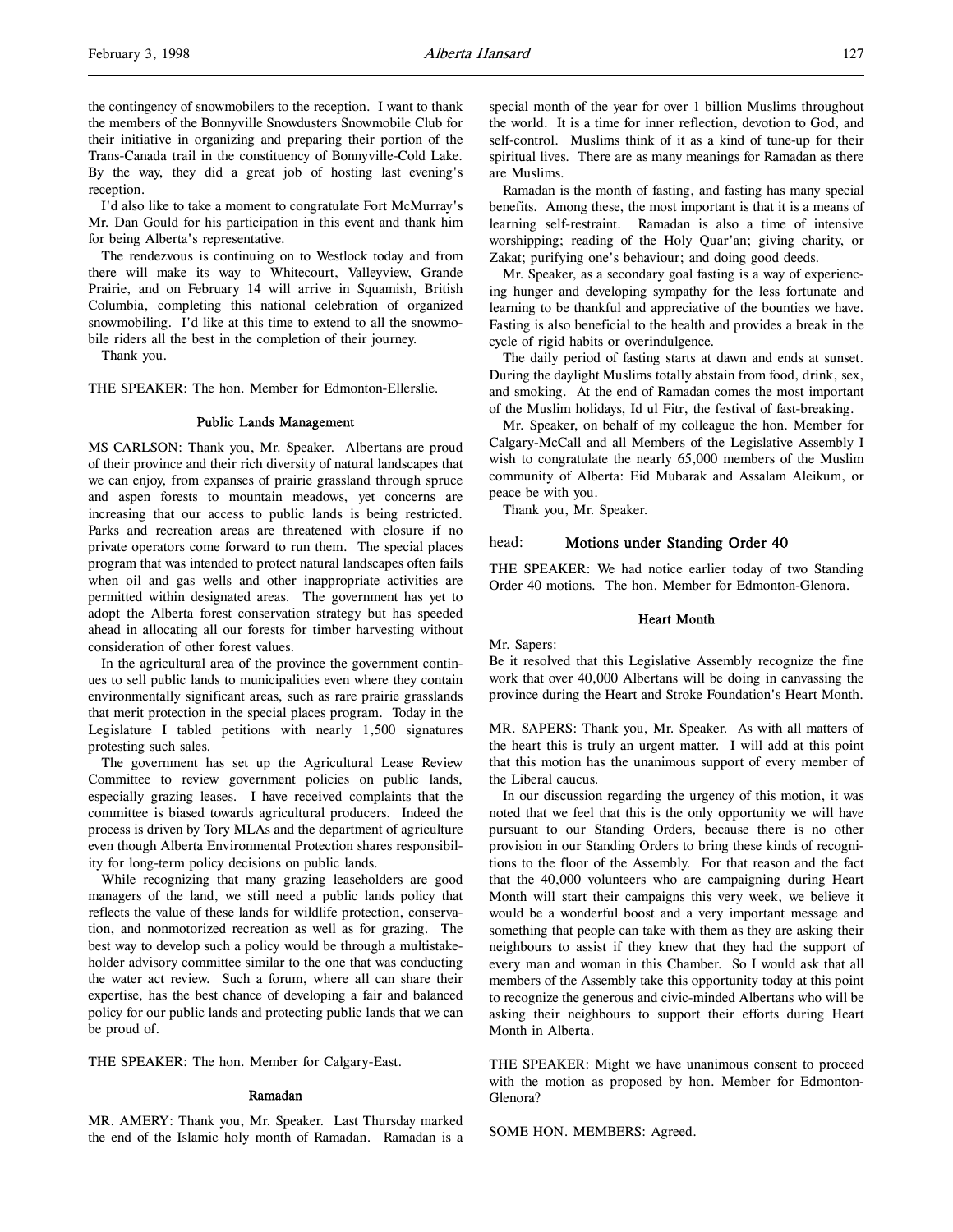THE SPEAKER: Opposed?

SOME HON. MEMBERS: No.

THE SPEAKER: It's defeated.

# Crime Stoppers Telethon

THE SPEAKER: The hon. Member for Edmonton-Manning.

### Mr. Gibbons:

Be it resolved that under Standing Order 40 this Assembly recognize and congratulate Crime Stoppers for its success in raising over \$120,000 in a telethon this weekend to support the Crime Stoppers program in Edmonton and northern Alberta.

MR. GIBBONS: Thank you, Mr. Speaker. I'd like to stand on this motion under Standing Order 40. It's urgent because the opportunity happened last weekend. From the beginning of this program it was very important that we bring this forward. Fundraising to have available the money necessary to pay the tipsters has been a major activity of the board. The source of the fund, none from the government, has been varied and imaginable. The chairman of the resource development committee – the principal fund-raising activity for the program is now an annual telethon. This past weekend on TV it was brought forward, and they raised \$120,000 on this program.

Thank you, Mr. Speaker.

THE SPEAKER: Might we have unanimous consent to proceed with the motion as proposed by the hon. Member for Edmonton-Manning?

SOME HON. MEMBERS: Agreed.

THE SPEAKER: Opposed?

SOME HON. MEMBERS: No.

THE SPEAKER: It's defeated.

head: **Orders of the Day** 

# head: Public Bills and Orders Other than head: Government Bills and Orders head: Second Reading Bill 201

# Alberta Patients' Bill of Rights

[Debate adjourned January 28]

THE SPEAKER: The hon. Member for Calgary-Buffalo.

MR. DICKSON: Thank you very much, Mr. Speaker. I'm delighted to be able to participate in the debate on Bill 201. What I want to do is spend a few moments attempting to respond to some of the questions and concerns that had been heard from a number of members when the bill was first debated at second reading, at the commencement of this stage of debate.

The Member for Redwater seems to be labouring under something of a misconception with respect to Bill 201 and specifically section 4. The Member for Redwater expressed a concern that he thought we needed a whole lot more Crown lawyers to defend the Minister of Health from frivolous damage

claims and punitive damage claims. It was interesting reading his concern that this looked like something John Grisham would have, if not written, at least lobbied for, and since I had something to do with drafting Bill 201, I'm happy to disabuse that member that there was any authorship by John Grisham. In fact I think he's – and I say this with respect – misreading section 4.

What section 4 does do is I think something reasonably innovative, and it's not because I want to pick on my friend the Minister of Health, but we're talking of course only about his very critically important office. What we wanted to do in this bill was find a practical, impactful way of bringing home the responsibility that the minister has to make sure that all of these health care rights in section 3 are accommodated and facilitated and supported.

3:00

I suppose one option would be to put in a bunch of penalties for health care professionals to ensure that they respect these rights. As in fact it was pointed out by the Member for Olds-Didsbury-Three Hills in debate on this bill, the physicians and registered nurses and different health care professionals already have statutory obligations and already have an enforcement mechanism in their professional legislation that allows people who feel they've not been properly treated by a physician or a nurse to be able to raise a concern and have that investigated. The Minister of Health, though, when you think about it, is in the ultimate responsibility. This is truly the place where the buck has to stop.

You know, Harry Truman would have been the first person to acknowledge, I think, that if we say that the Minister of Health is the top official in this province to ensure that Albertans enjoy each of those rights set out in section 3 – "the right to receive appropriate health services," "the right to be treated by . . . professionals in a courteous and respectful manner," "the right to . . . timely access to appropriate health services" – how do we find a way to ensure that the minister is genuinely accountable? If in fact we were a Legislative Assembly like most other provinces where we sat on a more regular basis and the minister was more accountable in a formal way more frequently, somebody might be able to persuade me that we could do without section 4, but in a jurisdiction like Alberta, where a meeting of the Legislature is now becoming a one- or two-month window out of the year, a very brief opportunity, how can we hold the Minister of Health responsible? How can we hold him accountable?

What's provided for in section 4, members, is not some kind of a damage action. This doesn't allow anybody to sue the Minister of Health. We'd have a proceeding that's against a Crown act, and it's exceedingly difficult to sue a Crown minister, in any event. What it allows someone to do is to go to court to get an order in the nature of mandamus. Mandamus is a form of order where if you have a public official with a statutory duty and the public official neglects or fails to meet that duty, somebody can go to court and seek a court order requiring the public official basically to do what his mandate and what his statutory obligation is. So the only sort of cost element to this, the only cost element, Mr. Speaker, is the provision that costs can be assessed by the court.

The Member for Redwater was worried about huge awards of punitive damages. That wouldn't be accommodated or permitted under Bill 201. At most what would happen would be the embarrassment of the provincial Minister of Health being ordered by the Court of Queen's Bench to do something to respect one of these rights set out in section 3 of the bill. I think that's pretty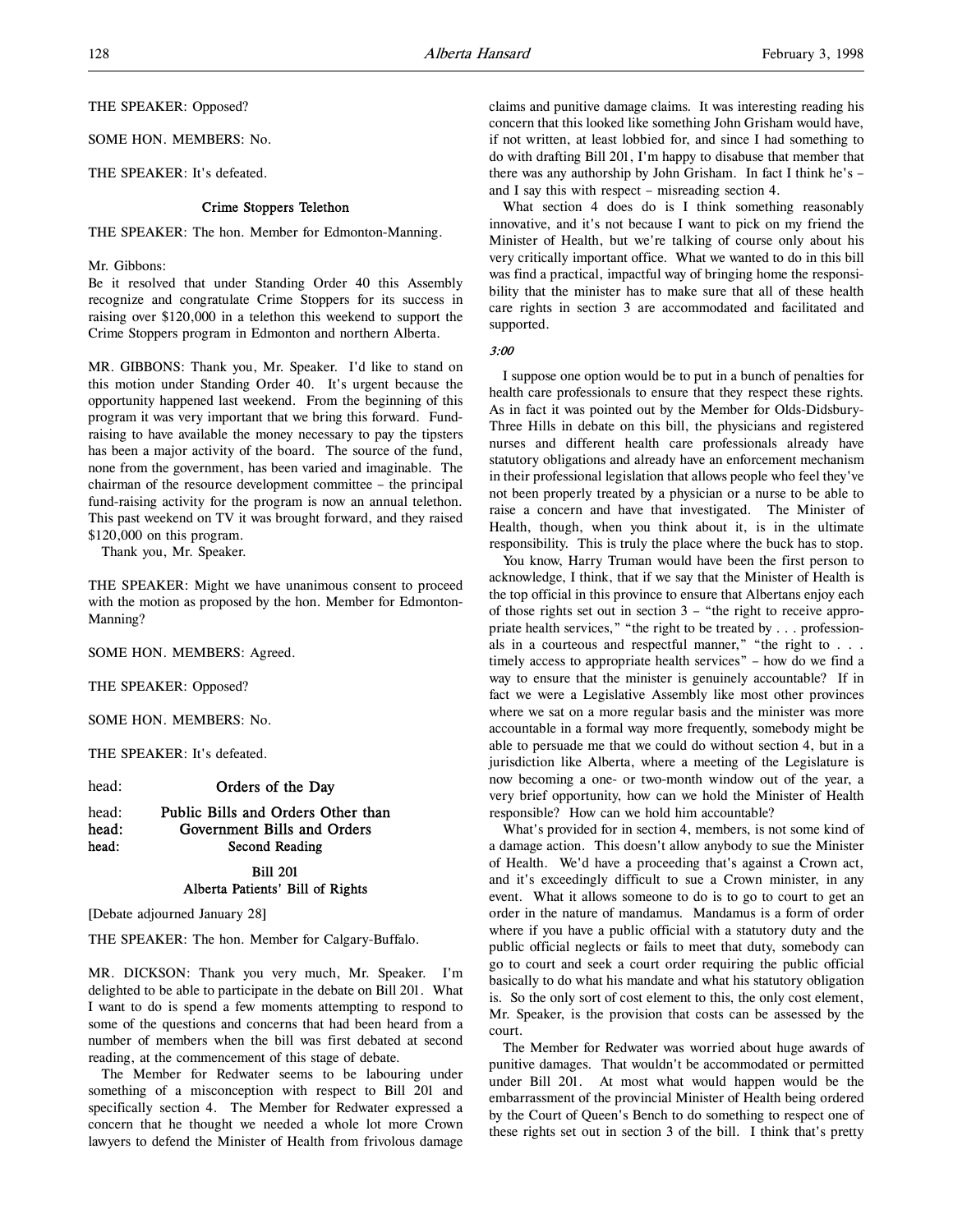powerful, and I'm not sure who could possibly have an objection to that.

We know the Minister of Health is exceedingly competent. We know he's hardworking. We know he's responsive. So why would we worry that there would be a long lineup at the Law Courts Building in Edmonton of people who want to get a court order requiring the minister to do something differently? But in those cases when we might have a Minister of Health who's not as responsive and accountable and hardworking as this minister, why wouldn't we want to give Albertans that kind of access? Why wouldn't we want to give it to Albertans? So we have to look beyond the current office holder, and we have to look to the institution of the office of the Minister of Health.

In any event, I think – he said not very objectively – there's some merit to this notion of providing Albertans with this kind of remedy. The costs would be at the discretion of the court, and it's not likely that there are going to be huge costs awarded against the provincial government, but it would be an additional measure, that the court would be able to make some assessment of the extent to which the minister may have fallen short in discharging one of his statutory duties.

There had been some other interesting suggestions. I note that one member had suggested – and I think this may have been the Member for Olds-Didsbury-Three Hills – why was it limited to Alberta residents? There was suggestion that the definition of "patient" was excessively narrow. The definition of patient means "a person receiving health services in Alberta." Frankly, I would have thought it irresponsible to go broader than that. I thought this was a reasonable kind of definition and it caught within its ambit the people who would have reason to want to assert one of these rights in section 3.

One of the other criticisms that we heard the other day, on January 28, was indeed from the Member for Olds-Didsbury-Three Hills. He said – and I'll just quote from page 33:

This government is accountable and open, but perhaps a better way for the opposition to ensure that patients are truly receiving the health services they require is to travel the province, meet with medical professions from all fields, and talk with patients.

Well, I want to assure the Member for Olds-Didsbury-Three Hills that in fact when we drafted Bill 201, that was shortly after I'd finished over the course of two months consultation in Grande Prairie, in Fort McMurray, in Beaverlodge, in Red Deer, in Lethbridge and Medicine Hat and Didsbury and Calgary and Edmonton. In each of those centres we had a chance to talk to nurses and we had a chance to talk to physicians and regional health authority members and regional health authority staff and we had a chance to talk to patient advocates. It's exactly that sort of information that led my caucus to conclude that we need Bill 201. This is remedial, this is responsive, and this is doing exactly what the Member for Olds-Didsbury-Three Hills wanted to see. So I wanted to give him that measure of comfort.

There was some suggestion in terms of health information that that's already covered off, but for those members who raised that concern, I'd refer them to the Member for Calgary-Glenmore, who I think will tell them that we're some considerable distance from having a statute in this province that protects patient information. Certainly the government is working on it, but Bill 30, if it hasn't been aborted, at least is in for some substantial surgery and alteration. I'm being a little presumptuous when I say that, but I'll signal some of my concerns. In the meantime I think it's appropriate to specifically talk about the right people should have to protection of their personal information. It's not inappropriate and it's not redundant and it's not duplicitous,

because we don't have any adequate legislation to deal with those things now.

I understand that members of the government caucus had some concern when the Minister of Family and Social Services was charged with some responsibility to come up with a patient bill of rights. I know there was a lot of discomfort and a lot of unease in members of the government caucus and members of the Conservative Party around the issue, but members have had the opportunity in terms of going through the last election on March 11. They know that access to health care services continues to be a major concern.

When there was a poll done by the city of Calgary last spring to find out how Calgarians felt about the job their city government was doing, the Calgary city council expected they were going to get advice on garbage pickup and police and transportation issues. But when Calgarians were asked unsolicited, unprompted, "What's your number one issue?" the number one issue identified overwhelmingly by Calgarians last spring was access to health care. Access to health care, hospital closures, and health care generally: that was the number one unprompted concern.

## 3:10

I think every member in this Assembly recognizes that. Whether they are prepared to acknowledge it formally in debate on Bill 201, I think everybody understands how important health care is and access to health care. I think Bill 201 goes some distance, partly symbolically and partly in a functional way, to reinforce that kind of accountability. As I say, it would be the first time I can think of, at least in this jurisdiction, that we give Albertans a kind of remedy against the Minister of Health that isn't dependent on an MLA raising something in this Chamber. It says: "We understand the Minister of Health has a responsibility that continues whether the Legislature is in session or not. We know that it's hard to hold that important officer responsible in any meaningful, formal way when the House doesn't sit." We know the House doesn't sit very much in Alberta, so I think that this is the opportunity, and I encourage members to take advantage of it.

The only other comment I'd make is that the Member for Redwater had said that he thought a patient's bill of rights is a little premature. My respectful submission to that would be that I think this is long overdue, and I think certain members of my caucus would hopefully share that assessment. We've all been inundated for simply too long with calls and concerns and complaints: faxes, E-mails, attendances at constituency offices and caucus offices with people indicating situations where they weren't able to get information, weren't able to get records, weren't able to receive health services in a nondiscriminatory fashion, weren't able to get timely, reasonable access to appropriate health services.

I would think that government members would be interested in at least supporting the bill at second reading, in principle. I'm confident that my colleague the Leader of the Official Opposition would be happy to work with any thoughtful, substantive proposals for amendment to Bill 201. But who could possibly vote against a bill that simply says that Albertans ought to be able to expect a certain standard of treatment when they seek a health service in this province? And if they don't get it through some omission, oversight, neglect on the part of the Minister of Health, they have a remedy. For the first time they would have a remedy through the Court of Queen's Bench of Alberta, and best of all it doesn't cost the taxpayers.

We have over a hundred lawyers on the civil side of the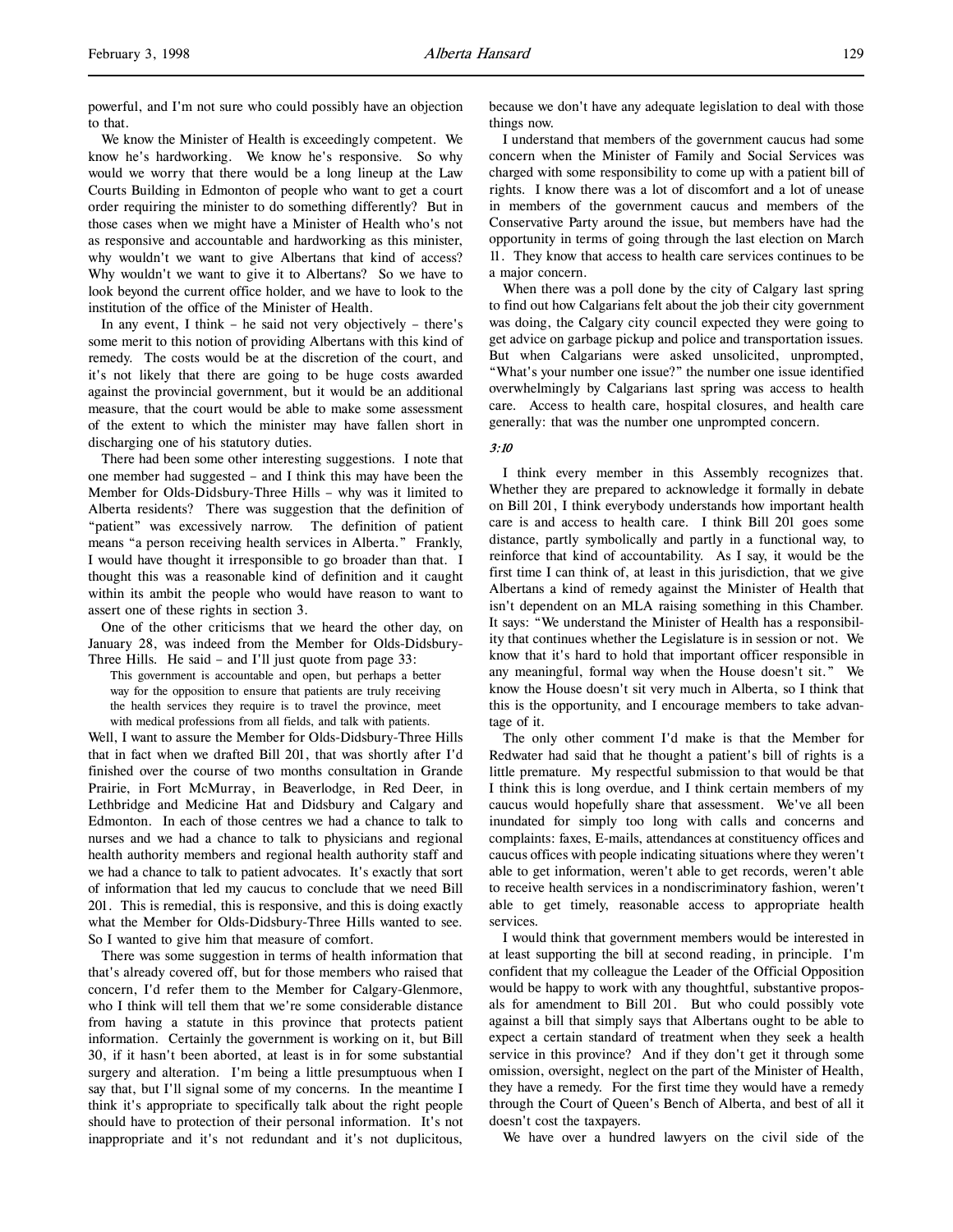Department of Justice. On the civil side of the Department of Justice we have arguably one of the largest law firms in western Canada working for the Minister of Justice. I think we could find a single lawyer to go over on a chambers day and try and present the Minister of Health's case forcefully and fairly. So I don't think members need worry about the cost, and we know that because the Minister of Health does such an excellent job, it's a very low risk that the Minister of Health is going to have to go to court and defend what he's failed to do.

For all of those reasons, Mr. Speaker, I want to encourage members to support Bill 201, and I just offer my very genuine interest in working with any member that would like to see amendment to this bill when we deal with the next stage. I think we can make this a bill that all Albertans would be proud to see their Legislature adopt.

Thanks very much, Mr. Speaker.

THE SPEAKER: The hon. Member for Spruce Grove-Sturgeon-St. Albert.

MRS. SOETAERT: Well, thank you, Mr. Speaker. I appreciate the opportunity to stand and support this bill, Bill 201. You know, it's typical in here that we hear comments from the other side. They say, "Well, it's too soon for this" or "We just aren't ready for it." They admire the person for bringing it forward, but then they vote against it. Then, remarkably, a session or two later we find our legislation back on the floor under government bills and motions. Although it's a backwards method, we're getting quite used to it, and we heard another one tabled the other day. That happened, so I'm not without hope for this piece of legislation. I mean, it probably won't happen today or this session, but we'll see it probably next session, if we ever sit again after this one. [interjections] That was a little sarcastic, and I'm glad they caught that.

MR. SAPERS: Let's have it now.

MRS. SOETAERT: Let's do it now. That'd be good. If we could do it now, it would even be better.

I just want to speak about a few things that I can't see anybody speaking against. It's "to ensure that patients are aware of their right to receive appropriate and timely care." Do you know that people go to the hospital now, regretfully, knowing that they may sit there for 11 hours on a gurney in the hallway despite the fact that they may be an elderly patient? That's wrong. Especially our seniors, I would think, deserve the comfort of knowing they will be taken care of. I know many seniors in my riding live in fear of having to leave their homes because they will need care. When we talk about the patients' bill of rights, that they should be able to access care and not have long waiting lists or wait for months to see a specialist or for cardiac surgery or to be able to access a long-term care bed, wouldn't we expect that that's something we would all support in this Legislature, that people should have that right when they live in Alberta?

Certainly I know that many groups in my constituency, groups that are nonpartisan, nonprofit, are starting to lobby the government, send in resolutions that say: people should be able to access long-term care beds in any health authority regardless of where they live. I think, Mr. Speaker, you know well of what I speak as many of the people who live in my neck of the woods end up in long-term care beds in facilities in your neck of the woods. They're wonderful facilities and they get good care, but they are

about two hours away from their family as compared to being in, for example, St. Albert, where they're five minutes away from their family. I think everyone here would agree that that's not quality care and it's sad that in the last stages of your life you can't be near family. I think that's a sad statement on health care in this province. If this bill does anything to bring awareness to that issue, to hopefully educate people that they do have the right to access care, that they can get into a facility in a jurisdiction that is not within their boundaries, then why aren't they? So I would expect that people would support that.

Another right was to receive appropriate health care. I think one of the biggest concerns that I've had in my constituency office but that seems to be a quiet . . . [interjection] No, my constituency is not quiet. Maybe it's our fault; we haven't brought the issue to the Legislature yet. But maybe it's their fault because we haven't sat. It is the lack of mental health programs and facilities around this province. I think it's truly sad that I get calls that say: Colleen, there's absolutely nothing that I can find for my son or my daughter or my Mom; there's nothing for them. That's unacceptable, and if this bill does anything to help bring that profile up, to help make us aware of that lack of programs and facilities in different parts of this province, then I encourage people to support this bill.

#### 3:20

The other right that I want to talk about is "the right to be treated . . . in a courteous and respectful manner." Now, we would think that would all happen, but what's sad is that so many people in the health care profession actually say to people before they go into the hospital: "Have you got somebody to go with you? Have you got an advocate who can stay with you? Have you got somebody to make sure that you're cared for?" It is not because the people aren't giving good care; it's because they just can't get to everybody in a timely fashion, that they are overworked. So I think it's quite a sad statement that health care providers will say: "Have you got an advocate? Have you got somebody who'll be there after surgery? Have you got somebody who will make sure that you're taken care of?" That's not a reflection on the health care providers but on the lack of numbers of health care providers, that they are overworked.

Another issue that often comes to my office is physiotherapy. When government-sponsored programs run out, they've now got to pay out of pocket for physiotherapy, and it's funny how people only realize that when it hits them. I got a letter the other day: did you realize this has changed, Colleen? Well, yes, a while ago. Often they have to pay out of pocket to get physiotherapy if the budget has run out. I know the Minister of Health will take the opportunity to respond.

Section 4 states that the Minister of Health must ensure that the health care system is running properly. That shouldn't be anything that the Minister of Health is afraid of. That's his responsibility, and I know he takes it very seriously. So I'm surprised that there have been people mentioning a concern that there will be lawsuits. I was anxiously waiting for Calgary-Glenmore to speak, as his background is in law, and I knew he was going to argue the point that Redwater had made that, no, this wouldn't be a free-for-all for lawyers. Regretfully, I haven't had the opportunity to hear that response yet, and I know he was waiting to do that. Maybe we'll have time still.

I know there are other people who want to speak to this, but I want to say that I do hope that members won't just read the rhetoric they're given to read but will honestly look at this piece of legislation and support it because it does protect patients. It's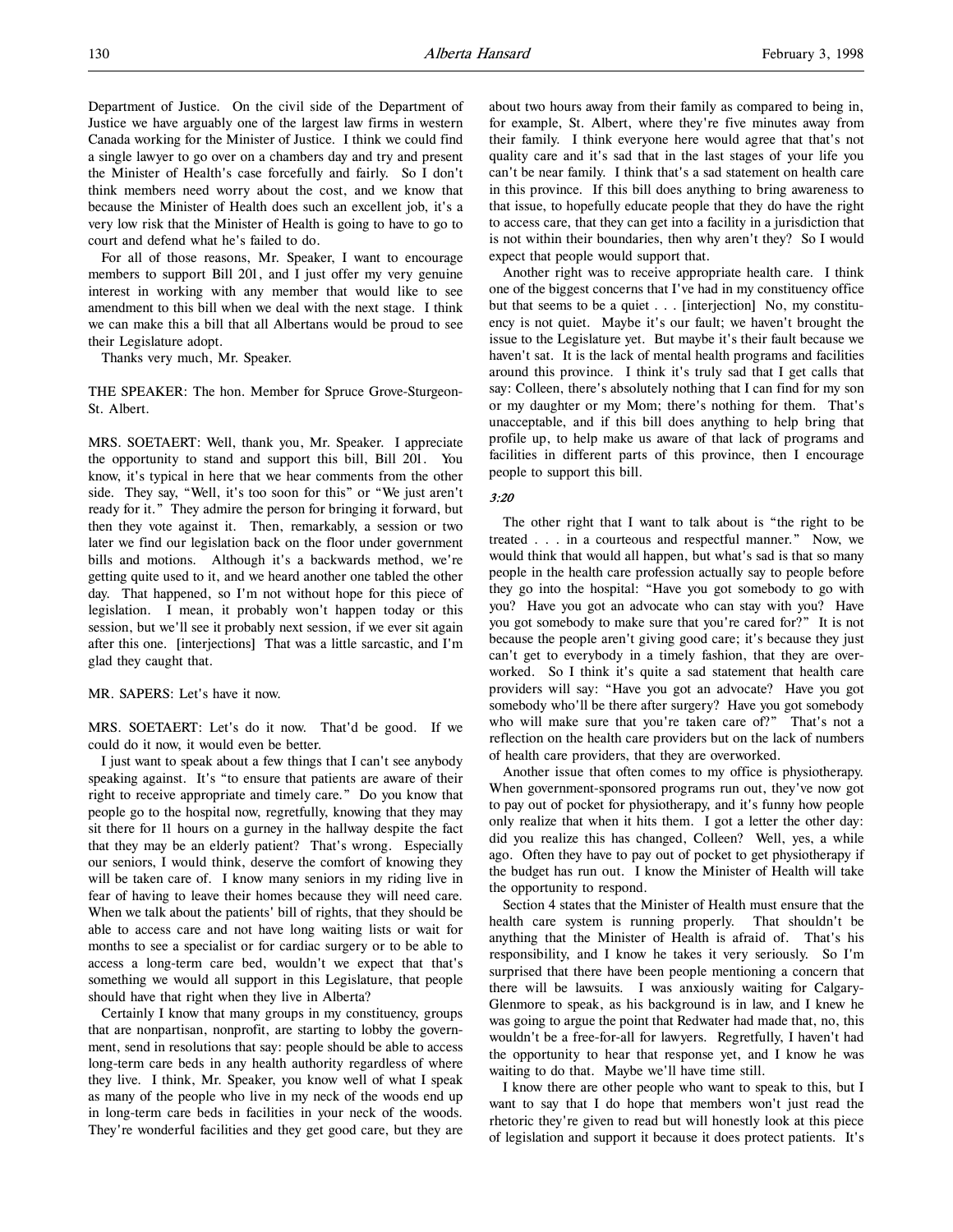So with those brief comments, Mr. Speaker, I will let someone else take the floor. Thank you.

THE SPEAKER: Hon. Minister of Health, you caught my eye a minute ago. Do you still want to get up?

Then the next one that caught my eye was the hon. Member for Calgary-Glenmore.

MR. STEVENS: Thank you, Mr. Speaker. At the outset I would like to say this. I am very glad to be in the House today supporting my colleague the hon. Member for Redwater in opposing Bill 201, and I think I can safely say that I ascribe to virtually all but not all of the comments that he did make.

Mr. Speaker, I am not at all surprised but certainly disappointed with the opposition's banter about what a tragic state the Alberta health care system is in. This certainly is not true. In fact, 86 percent of the respondents to the 1997 Alberta Health survey who received health services last year will attest that the quality of care they received was excellent or good. There are many wonderful things that this government, the regional health authorities, and community groups have done to make health care in Alberta one of the most successful and all-encompassing health care systems in Canada.

To start today's debate on Bill 201, I suggest that even the title, the Alberta Patients' Bill of Rights, is dubious and misleading. Such a title is meant to give the impression, a false impression, that this government and the federal government have not guaranteed health care for Canadians. Mr. Speaker, for the benefit of all and particularly, I suspect, those in the opposition, I will review a few sections of both the federal and provincial legislation which show that health care is in fact guaranteed in this province.

The federal legislation, by which this government abides, is the Canada Health Act. This legislation carries a great deal of power, Mr. Speaker, for in essence it controls most of this government's dollars either directly or indirectly. Based on the Canada Health Act and our reciprocal provincial health acts, this government will spend upwards of \$3.9 billion in 1997-98 on health care. That is over one-quarter of this government's total annual expenditure, but as this debate continues, it must be remembered that health care will not get better just by adding more dollars. We need to be site specific for new or redirected funds.

There are two sections in the Canada Health Act I would like to draw to the attention of all. These are sections 3 and 7. In effect they accomplish almost exactly what is outlined in the preamble to Bill 201. Section 3 sets out the objective of the Canada Health Act. It states:

It is hereby declared that the primary objective of Canadian health care policy is to protect, promote and restore the physical and mental well-being of residents of Canada and to facilitate reasonable access to health [care] services without financial or other barriers.

Now, Mr. Speaker, this is good news for Canadians, but their right to access the health care system does not end with section 3.

Section 7 of that same act details the criteria a province must fulfill to receive federal health cash contributions. To access federal health dollar contributions, this province, as with all others, must ensure their respective health care insurance plans meet the following criteria. Section 7 states that the health care

- insurance plan of the province must satisfy the following matters: (a) public administration;
	- (b) comprehensiveness;
	- (c) universality;
	- (d) portability; and
	- (e) accessibility.

Mr. Speaker, this province did receive their federal contribution last year, and this means we are meeting the requirements set out by the federal government. It is important to understand that this level of accountability and programming set out by the federal government was not sufficient for this government. We wanted to ensure that Albertans continue to have an excellent health care system, one of the best in Canada, and we have done just that. This government with the assistance of health care professionals, Albertans, and vested parties has accomplished a great deal over the past four years. There have been many changes and alterations to the health system, and as a result it is a better health care system for all Albertans.

Mr. Speaker, health restructuring has not been completed, nor will it ever be. This government will never say that the status quo is the best we can do, that the health care system we have now is working just fine. Advancement in our health care system must always be sought out and take place. This government has enacted various legislation that carefully monitors, advances, and protects the health care system in Alberta. Specifically, I am talking about the Regional Health Authorities Act. This act sets out the duties and responsibilities of each regional health authority. It's important to note that this act ensures, similar to the Canada Health Act, that Albertans have access to a comprehensive health system when needed.

THE SPEAKER: I hesitate to interrupt the hon. Member for Calgary-Glenmore, but the time limit for consideration of this item has concluded.

# head: Motions Other than Government Motions

## 3:30 Children's Advocate Office

501. Moved by Mr. Mitchell: Be it resolved that the Legislative Assembly urge the government to make the office of the Children's Advocate an office of the Legislative Assembly completely independent from the government.

THE SPEAKER: The hon. Member for Edmonton-McClung.

MR. MITCHELL: Thank you, Mr. Speaker. I rise to address my Motion 501, concerning the Children's Advocate. The intention of this motion would be to establish the office of the Children's Advocate in such a way that that person and that office would have a degree of independence from government per se and instead would report directly to the Legislative Assembly, as is the case now with several other legislative offices.

#### [The Deputy Speaker in the chair]

Mr. Speaker, the importance of the role of the Children's Advocate is, I think, indisputable. In fact, the office has been established in recognition of the sensitivity of this area, of the sensitivity and the vulnerability of children in this province and due to the risk in any institutional process that would be structured to support, enhance, and protect children, due to the risk that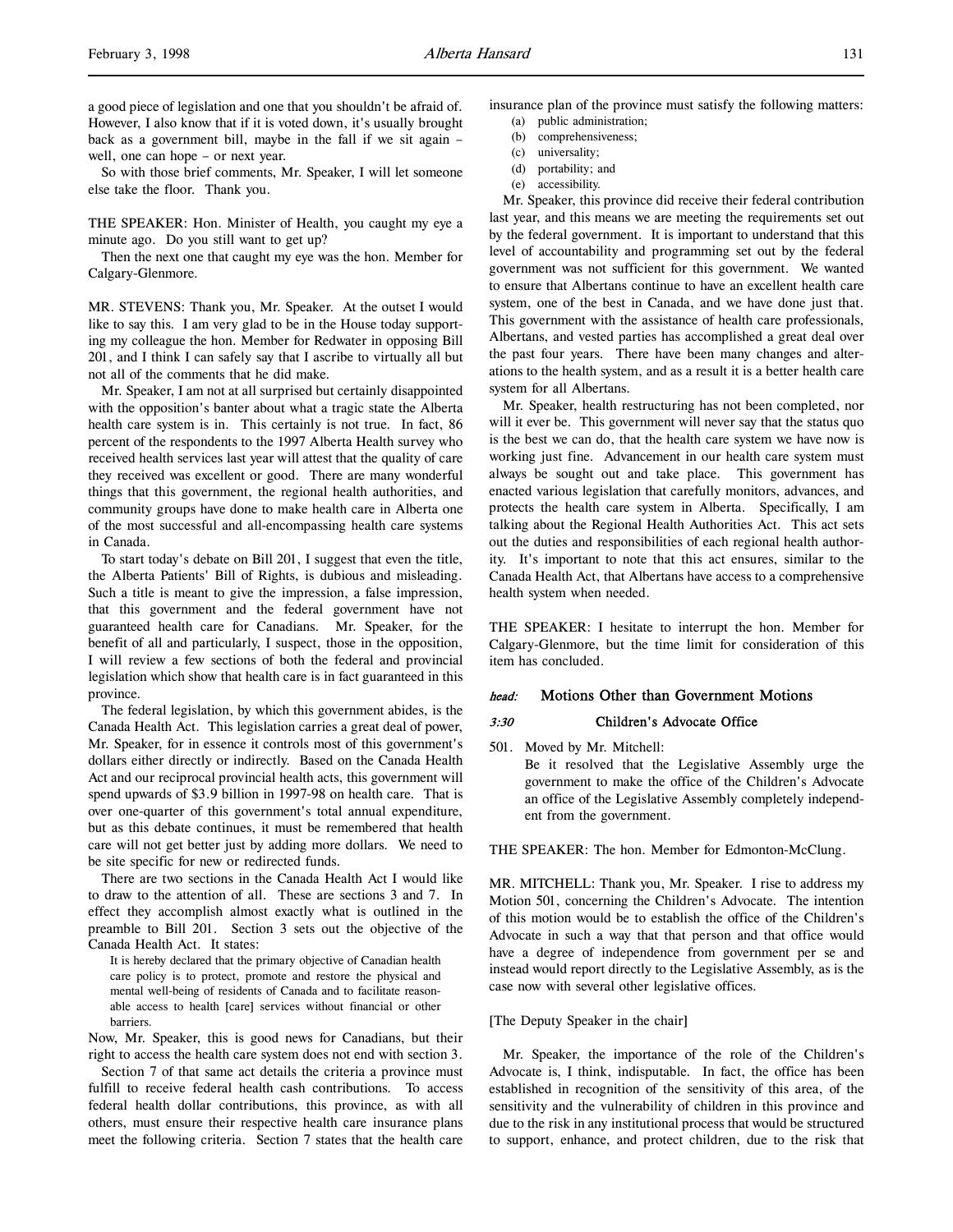institutional structures sometimes can lose their focus and fall away from the kind of personal commitment that would be of course intrinsic to the effective support and the effective defence, if you will, of vulnerable children.

The Children's Advocate at the present time is directly responsible to the Minister of Family and Social Services. The Children's Advocate has the mandate to "represent the rights, interests and viewpoints of children who receive services" under the Child Welfare Act and of course who by virtue of their age, their immaturity may not be and often are not in a position to fully express their concerns, their viewpoints, and to advocate for their own interests. The advocate also identifies issues that impact the effectiveness of services provided through the child welfare system, and the Children's Advocate offers information and advice on possible actions that may remedy issues identified.

As part of the role of the Children's Advocate, as at least a gesture in making that person's work public, the Children's Advocate must submit an annual report to the minister, who in turn must table the report in the Assembly. While that is an interesting step, it is certainly not a sufficient step to ensure the independence, to ensure the kind of public debate, the kind of public disclosure that is required of the Children's Advocate to be effective in this very, very important issue area.

We have and I think many Albertans have some concerns about the way in which the government is going with the Children's Advocate. There is an outright fear, Mr. Speaker, that with the regionalization of children's services the advocate will be phased out. We are hearing a great deal of discussion about that. The regionalization structure could certainly be used by this government, given its track record, as a mechanism for justifying the phasing out of the Children's Advocate. There is a great deal of evidence that the government has little patience with a children's advocate who would in any way, shape, or form deign to actually criticize the government's actions or propose and recommend alternative solutions that might imply some kind of criticism about what the government is doing with respect to children under its care.

For years, Mr. Speaker, the Children's Advocate's annual report has identified deficiencies and flaws with the child welfare system. The government has effectively ignored the recommendations made in these reports and has failed to renew the contract of at least one Children's Advocate who was particularly outspoken about how improvements could be brought to the child welfare system. I should point out that the successor to that particular advocate also left, which suggests that this is perhaps not a coincidence but that there's a trend and that in fact this government, as we've seen in the VLT case, doesn't like to have anybody disagree with them in public or elsewhere. They can't seem to take that criticism, and they deal with it in a way that demonstrates a raw and arrogant exercise, an inappropriate exercise, of its powers.

There is an arrogance seeping into this government, Mr. Speaker. It's not seeping; it's flooding into this government. It's beginning to approach the arrogance that we saw in this government in 1986, '87, '88. They have really begun to forget why it is they are here and what it is they are to do. They're not here to please themselves; they're here to make sure that they fulfill responsibilities like the protection and support of children in distress. If there is one single thing that government should be responsible for doing, surely it is to protect children.

The most basic element of that would be to have a Children's Advocate who has the authority and the independence and is given the respect by government to fulfill that obligation on the government's behalf. We don't see that. In fact, what we see is that anybody who disagrees is fired – sorry; their contract isn't renewed – that there is undue pressure on these Children's Advocates, I would argue, and a diminishing of their position and the intensity and the commitment with which they make the recommendations that they make.

Mr. Speaker, over the years Children's Advocates have made many, many recommendations, in fact identified problems and made recommendations. The annual reports from '91 through '97 have been analyzed, and we have determined that there were 20 major problems identified by the Children's Advocates in these various reports. They are like this: underfunding of child welfare and other social programs. What was the response of the government to that? They cut funding.

Denial of services to children and families based on lack of resources. Mr. Speaker, what was the response to that? Fewer school lunch programs; less kindergarten; very, very little, if any, commitment to counseling for people who abuse their children; returning a child to a home, to a stepfather who had been convicted of abusing that child, and two years later that child is killed by that particular person.

Third, off-loading of responsibility for care to individuals, families, and communities without provision of required resources. In fact, Mr. Speaker, there's ample evidence of that: downloading; closing institutional space so that group homes are opened up without any regulation, without any proper supervision across this province; the child prostitution act, which will require and allow for 72-hour holding but no money for the spaces in which these children could be held.

A fourth problem: disproportionate representation of child poverty, single-parent families, and aboriginal children. So what's the response of the government to that? Well, child poverty has increased. I think three years ago there were 124,000 children in this province living in poverty. Today there are upwards of 140,000. Edmonton has been established in a recent Statistics Canada report as being the poverty capital of the country, and that isn't based on some inflated, quote, unquote, to use a Conservative view, version of what would define poverty. In fact that's based upon 50 percent of what Stats Canada's normal poverty line is; 8.1 percent of Edmonton families of four live below \$15,000 a year, Mr. Speaker.

A lack of preventive services. Well, the response of the government to that was to reduce preventive services. Once again, early childhood programs have been all but obliterated. Counseling, the institutions for children to be dealt with, psychological assistance: all of these things, Mr. Speaker, have been reduced. There is a lack of support services such as shelter, counseling, medical, dental, and optical care; services related to fetal alcohol syndrome; a shortage of appropriate placements, especially for foster homes; a lack of sensitivity to cultural, social, or religious needs of minority groups. All of these are wellthought-out observations about inadequacies in the way in which government has pursued its responsibility to children in this province. All of them. What's happened? The Children's Advocate having had the audacity, to use a Conservative view I'm sure, to actually print these things in a public way didn't get the contract renewed.

# 3:40

Mr. Speaker, to further erode the effectiveness of and to raise questions about whether they even want a Children's Advocate, the government has released no substantial information on how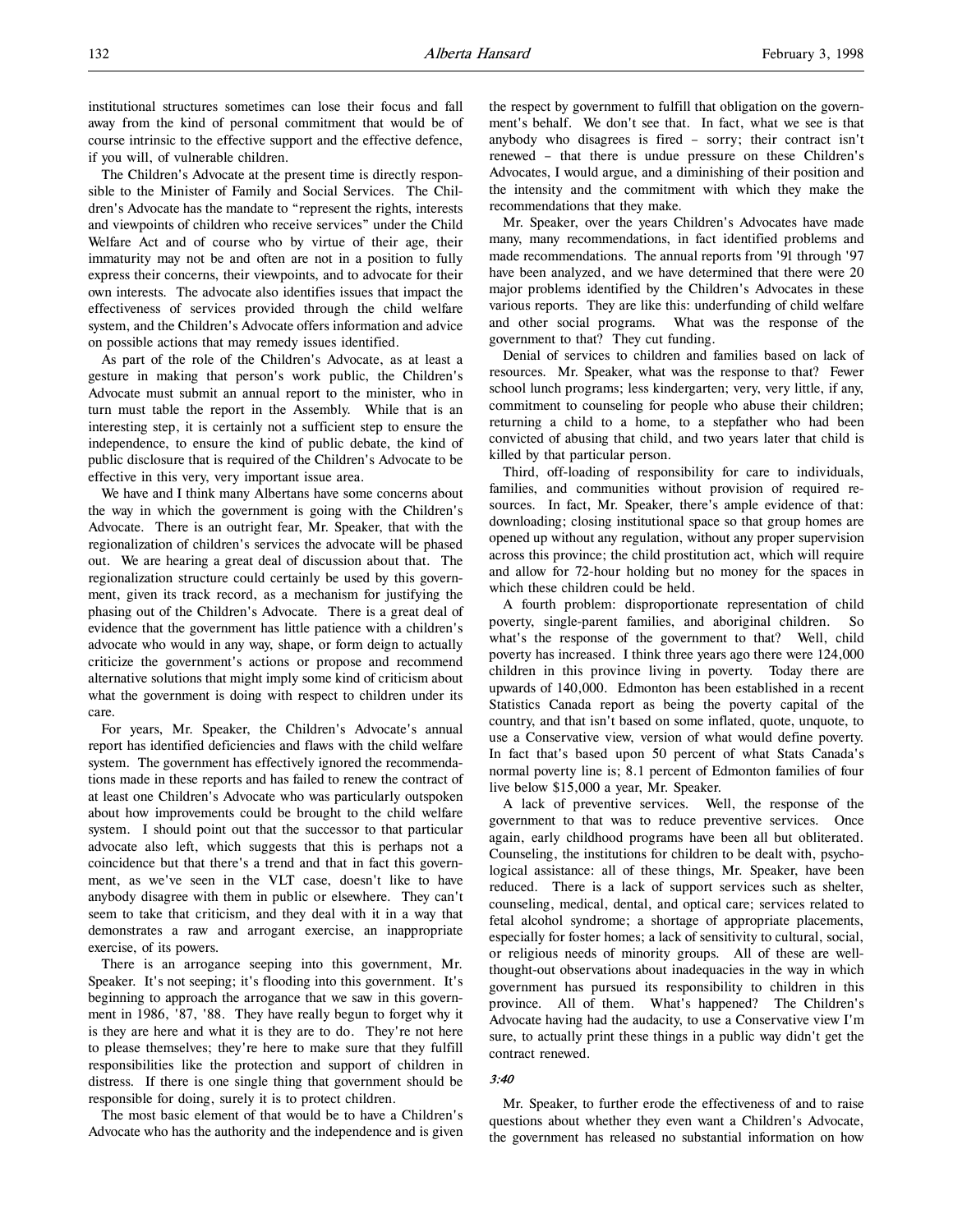services to children will be monitored and evaluated after the child and family services authorities become responsible for delivering children's services. In fact, what's required hasn't been delivered. What we require is the redesign of children's services to include a comprehensive monitoring and evaluation framework. It is imperative that monitoring and evaluation be independent, unbiased, and objective. The government must answer to the people of Alberta about the care being provided to our children.

We saw the need for monitoring today in the way that the minister of social services responded to – I won't use the word "answered" – the Member for Edmonton-Riverview's inquiry about fatality inquiries. We want public inquiries when children die. The minister said: well, not all children die from a reason that would be suspect. Then he quoted the case of a 17-year-old young woman who died of pneumonia. Mr. Speaker, children who are in proper care and properly cared for don't normally die of pneumonia at the age of 17. This is exactly why we need an independent Children's Advocate, so that person can raise questions about that very kind of cavalier attitude on the part of a minister of social services and give Albertans some sense of confidence that these issues are being dealt with properly.

To deal with them properly, we have to have a proper system of monitoring. This government won't release reports, not using names, on how it is that the 40 children who died since 1994 in the care of government in this province died. In fact, they're no longer in the annual report of the Chief Medical Examiner. It is amazing and in fact frightening how this government deals with criticism. They don't respond to it by taking the good and arguing, justifying why they wouldn't do those things they disagree with; they simply stifle it. They begin to create myths – I want to use the word "lies," Mr. Speaker, but I won't – about reality.

What we have to know for sure, what is absolutely certain is that unless government or individuals or people in our society deal with what is real, if they attack a problem by dismissing the reality of that problem, then they will never, ever solve it, and in fact they can create worse than what was originally the case. Well, maybe when you're building roads, that's okay. When you're worried about liquor control boards, maybe that's okay. But when it comes to children, reality is fundamentally important to positive, proper policy, and governments that run from that are governments that hurt children.

Mr. Speaker, it's interesting to note that our solution would be for the Children's Advocate simply to report to the Legislative Offices Committee, the standing committee of the Legislature, joining the Chief Electoral Officer, the Auditor General, the Ombudsman, the FOIP commissioner in reporting to the Standing Committee on Legislative Offices. Now, the Standing Committee on Legislative Offices has been very, very effective. It has been one of the most effective all-party committees I've ever worked on over my period of time in the Legislative Assembly, and it does provide within the parliamentary context a strong and substantive element of independence.

Mr. Speaker, it seems so easy to do that. Consider what's at stake: the young boy who was allegedly murdered in Red Deer just recently, within the last week to 10 days; a child of 17 who dies of pneumonia, which is at least worthy of questioning when somebody is 17; the series of reports that we did receive from the last chief medical officer's report which indicated that far too many of these children had apparently committed suicide, but no inquiry was done to see whether in fact there may have been other things going on.

This government has a responsibility to children in its care. It is one of the most fundamental responsibilities that any government has, and it is not too much to ask that a Children's Advocate should be able to exercise the Children's Advocate's responsibility within that context and under that responsibility. It is not too much to ask. It's a very small thing to ask. In fact, one of the ways to ensure that is to have this advocate report to the Legislative Assembly. Mr. Speaker, we are happy to have that happen. We are happy to work on that. We are happy to supervise, to manage, to advise, to listen to the Children's Advocate through the Legislative Offices Committee, the standing committee of this Legislative Assembly. I would simply ask that the Conservative members of this Assembly – perhaps it'll take a leap of faith – undertake such a leap of faith to do what is right in this very, very important and significant case.

Thank you.

THE DEPUTY SPEAKER: The hon. Member for Bonnyville-Cold Lake.

MR. DUCHARME: Thank you, Mr. Speaker. I'm grateful for the opportunity to speak to Motion 501, which urges the government to make the office of Children's Advocate independent and separate from the government. It is the mandate of the Children's Advocate to "represent the rights, interests and viewpoints of children who receive [protective] services" under the Child Welfare Act. Since its establishment in 1989 the Children's Advocate's office has been able to provide children and youth who may not have a natural advocate to speak on their behalf with the services to ensure their rights, interests, and viewpoints are considered when decisions concerning them are being made. My colleagues and I will not be supporting this motion simply because we do not feel that this is a necessary change, nor is it the time to be considering a change such as this. I will explain this further in a moment.

Before I do that, Mr. Speaker, I would argue that our current Children's Advocate is already independent and has the freedom to report to the government on the services being provided by child welfare. I would add that in these reports to the government both the positive and negative aspects of the services are received. The advocate was not established as a position to tell this government of only the positive things about the child welfare system. The advocate has been appointed not to monitor child welfare services but to use its experiences with children and youth to advocate for systematic changes deemed necessary.

Careful consideration and analysis are applied to each matter brought forward by the advocate, because we are all looking out for the same interest: the children of this province, our special and precious resource. It is the interests of children and youth receiving services under the Child Welfare Act that need to be served, must be served. For that reason the advocate and the minister work to achieve the best possible solution, whether it be individual, class, or systematic advocacy.

Mr. Speaker, I want to make it very clear that we are talking about children here, and this government is not about to dismiss any concerns brought forward regarding the needs of some of the most needy children of this province. If that means working with the advocate in adjusting existing programs or services that appear to be not working at their full potential or perhaps working to create services determined necessary, then that is exactly what will be done.

Mr. Speaker, I appreciate the intent of this motion as I realize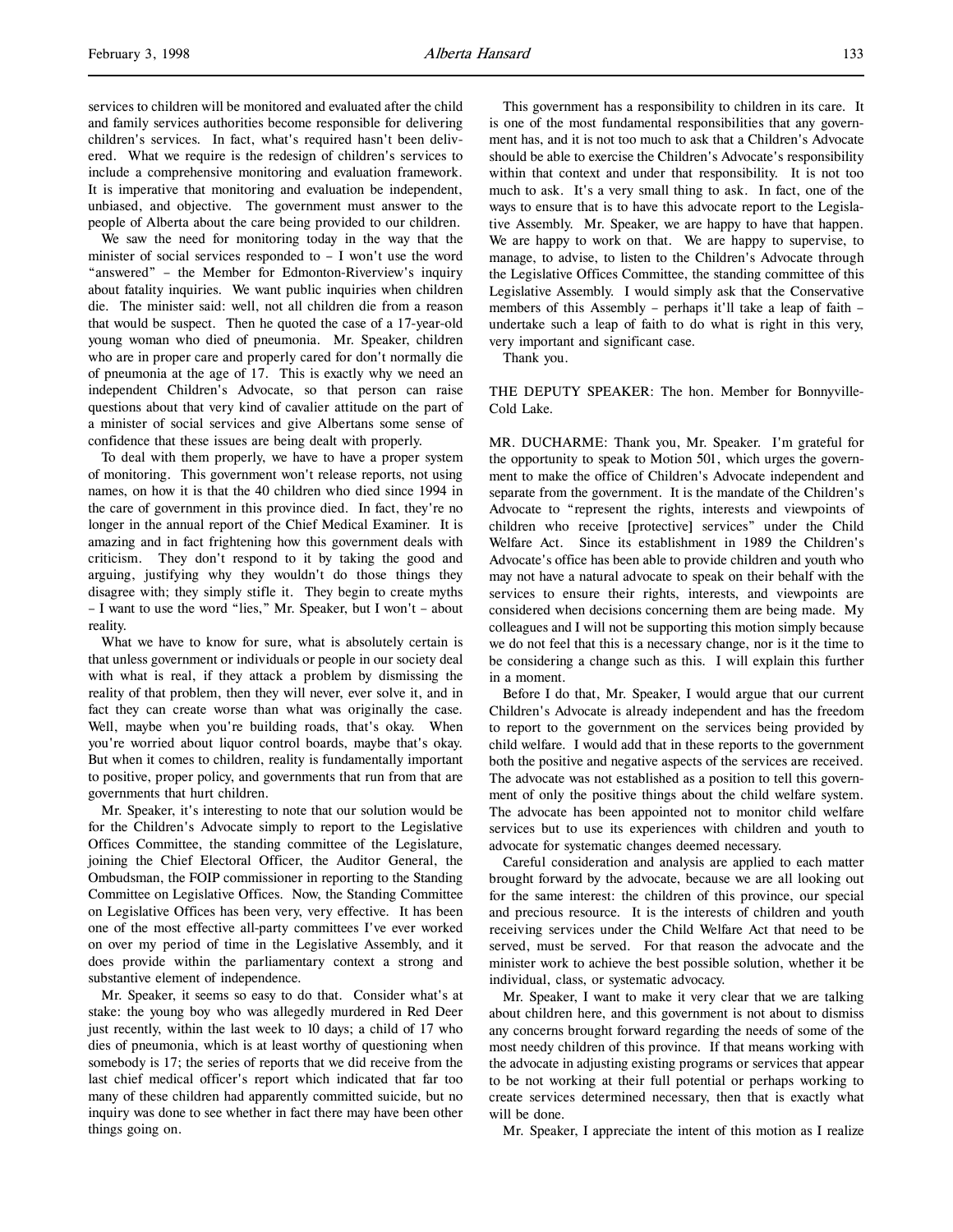that both sides of this House have children and youth as the motivating force behind the debate, and we are only looking out for their well-being. It is my opinion, however, that this motion is not necessarily the way to go about making sure that the Children's Advocate is able to meet the needs of children and youth. What we need to focus on are the resources and services that are currently being provided to those who seek the assistance of the advocate.

# 3:50

To make the office of the Children's Advocate an independent body from the government and one that reports to the Legislative Assembly would remove a most intricate and essential relationship between the minister and the Children's Advocate, which leads me to my earlier comment about this not being the appropriate time to consider such a motion. With the children's and family services authorities soon being set up to start operating in the communities, we're looking at the role of the Children's Advocate on a larger and perhaps different scale. As we enter into this new stage of an integrated, more effective, and community-based system of support for children and their families, we're looking at how the office will work within this changing system.

We know that it is the communities that best understand the problems and issues experienced by the children of families in these areas and are looking to them for assistance to determine the best ways to respond to the problems and issues in the various regions. At this point the children's services authorities are an evolving process, as is the role of the advocate. Focus must be directed to where the advocate will fit into this evolution in order to continue to improve on this positive move toward providing the best services to children and youth in both protecting and helping them.

Having said that, Mr. Speaker, I feel strongly that it is critical that the advocate have direct access to the minister in order to deal with situations as they arise, the opportunity to communicate on a regular basis to monitor the services as they are being provided, and certainly to discuss the changes taking place. To remove this office from its current position within the government structure would create unnecessary delays in seeking answers, direction, or advice on various issues that demand attention. With a Children's Advocate that reports to the Legislative Assembly, the immediacy of a response from the government as a direct channel will have been removed and the process complicated by addressing issues through the Legislature.

The Children's Advocate has established itself as a credible position, one that is able to report to the minister on an annual basis, followed by the tabling of the full report by the minister to the entire Assembly within 15 sitting days of receipt. In addition, the Children's Advocate reports to the department's executive committee on a quarterly basis, at which time corrections or adjustments in policy can be dealt with in a more timely fashion. The issues brought forth by the advocate for discussion are ones that arise from the experiences of young people shared with or observed by the Children's Advocate. The issues of concern or systematic issues are tracked by the advocate until it is determined that the necessary or desired outcome has been achieved. Very often these issues require immediate attention.

Mr. Speaker, there are examples where the Children's Advocate has come to the department and expressed areas of concern, and they have been dealt with in an efficient and expedient manner. One such example was when it was reported that personal information was becoming public in open court, which can ultimately harm a young person. It was requested by the advocate

that child welfare workers be reminded of their authority to request that a court hearing be closed. Child welfare consequently provided this reminder to all staff. I realize this is only a small example of how the relationship works. Nonetheless, it does work, and that is the point. Our current system is working, and there is no need to adjust the system to have the Children's Advocate be an office independent from the government.

Of course, there are more complex situations that may and do arise, and they are ones that may not be able to be resolved as quickly as the example I have just given. These are the issues that require the relationship between the minister and the advocate to be a strong, co-operative one in order to allow the situation to be addressed to reach the best possible solution for the children and youth involved as soon as possible. Sometimes this resolution may result in contacting particular stakeholders and even going through a consultation process with the public and other interested parties. Again, Mr. Speaker, I reiterate that this working relationship between the minister and the advocate is one of utmost importance. It is one that is interactive and safeguards that an immediate reaction will be received in response to the present issue.

In reporting to the minister, the advocate is provided with the appropriate vehicle to address the needs of the children. Perhaps we should redirect our attention from the suggestion in the motion before us and look at ensuring that the role of the Children's Advocate is evolving with time and adapting to meet the needs of those that it serves. That should be the issue here, Mr. Speaker. Whether the advocate reports to the minister or to the Legislative Assembly is not the issue. We can see the relationship working. We can see that Alberta's Children's Advocate is working with government to improve our services and meet the needs of our children.

For instance, the Children's Advocate has been very active in undertaking a number of program developments. These have included such things as the undertaking of the regional steering committees to involve youth on their various committees and use their feedback to learn about how well the advocate is working to meet their needs, if it is meeting their needs, and if not, what changes can be made. There has also been a reference guide prepared on how to become a more effective advocate, a training manual developed for national distribution, which will assist youth in supporting their peers who are in receipt of child protection services. Advocacy workshops have been held to provide guidelines for individuals who desire to advocate on behalf of individual children known to them.

The Children's Advocate's office has also undertaken a partnership with the Lesser Slave Lake Indian Regional Council in efforts to build a stronger bridge between the Children's Advocate and the First Nations reserves in the southern Alberta region.

So you can see, Mr. Speaker, that the wheels are in motion. Efforts are being made to adapt and adjust to an ever changing environment, and every attempt is being put forth to maintain the focal point as that of meeting the needs of the children and youth under child welfare services.

Thank you.

MR. DICKSON: Mr. Speaker, I'm pleased to speak in support of the motion. It seems to me that if all members agree, as the Member for Bonnyville-Cold Lake had suggested, that children are a special, precious resource, there are at least two things we have to do differently in this province. Actually many things we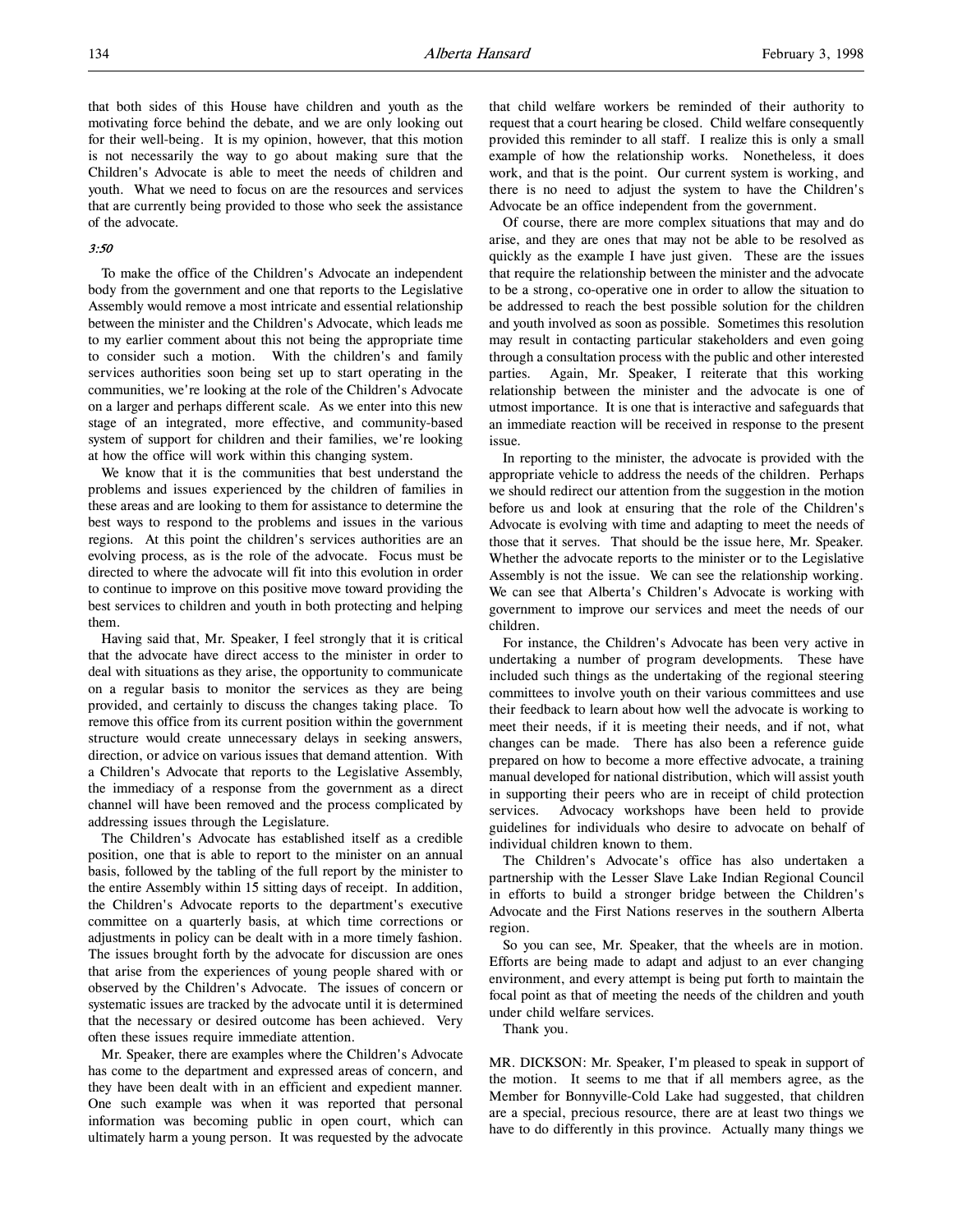have to do differently, but two things suggest themselves relative to this motion.

The first one is to make the Children's Advocate independent of the minister, and I'll come back and offer some reasons why I think that's essential. The other thing that we ought to do and that's a very logical companion is to allow our Children's Advocate to do what the Saskatchewan Children's Advocate can do, which is not to be limited to offering comment on provincial government programs but to be an advocate and a monitor of children and children's programs, public and/or private. If in fact children are a special, precious resource, surely that doesn't only mean children in care of the provincial government. Surely that doesn't only mean somebody who is a ward of the province. It must mean every child in this province. Why would we have different standards in terms of the importance and the kind of care and attention we would want to pay to that. I'd suggest there's no good reason why we would make that kind of division. It's wholly arbitrary.

I wish every member in this Assembly had the opportunity that I had in late November, I think it was, when the Dignity Foundation put on a conference in the city of Calgary. I know that two of my colleagues had the opportunity to come to Calgary and participate in that session as well. We had what must have been almost 200 people involved in child-focused agencies, primarily in Calgary, but there were people from Edmonton and other communities as well. We had the benefit of hearing the comment, the perspective, the experience of all of these people who work with children in crisis. I think not a soul at that conference would have come out and shared the view we just heard from the Member for Bonnyville-Cold Lake, who said that the system is working. I have to say, with all due respect to the Member for Bonnyville-Cold Lake, that if I have to weigh his comment that the system is working and contrast that with the considered, experienced judgment of some 200 professionals, I think I'm going to have to accord additional weight in terms of those professionals.

One of the things that was particularly useful was the benefit of hearing Saskatchewan's Children's Advocate, who talked about how powerful it was that in her job she can make comment on issues involving children, whether they're in the care of the provincial government or not. I think those of us that listened to her relate her experiences, the kinds of impact she's been able to have in the province of Saskatchewan, the kind of benefit that would accrue to children in the province of Saskatchewan – I know I wasn't alone in saying: why couldn't we do this in this province? Why would Alberta children not also benefit from this kind of an expanded jurisdiction for our Children's Advocate?

## 4:00

The conference dealt at length with issues relative to children and their health, children in terms of education, children in lowincome households and how they're properly supported, whether it's nutritionally or emotionally or educationally, in all of those different ways. There was discussion about things that could be done differently. People kept coming back to the same thing: not only have we not done very well in Alberta with respect to providing for children, but we don't seem to have the mechanisms, we don't seem to have the offices to be able to do that job properly.

The Member for Bonnyville-Cold Lake talked about the current Children's Advocate having ready access to the minister. Surely he can't be talking about the Bernd Walter experience, where those of us in the House who were watching that experience I

think felt a kind of embarrassment that the Children's Advocate couldn't get time with the Minister of Family and Social Services. I know I wasn't alone in that experience. What kind of a crazy province have we got when the man responsible for providing and advocating on behalf of children in care can't get the time of day from the minister responsible for children's services? That's exactly what happened, Mr. Speaker. That's what happened in this province.

You talk about a satisfactory working relationship. If ever you wanted a classic case of a chill being created by a government employee being given a very clear message that government didn't want to hear what he had to report, one need look no further than Bernd Walter's report, the way the government ignored it and simply refused to address the many substantive and serious issues and recommendations that came forward. His successor seemed to have done no better in getting the ear of the Minister of Family and Social Services. I can't think of another jurisdiction in Canada where there's a more compelling need to make the kind of change that's contemplated by the motion that's in front of us now.

People have asked: why is it important that this individual be independent? Some people have said that he's independent now, and I think that's just demonstrably false. I suppose the other argument is that there's little value in having an independent officer to do it.

But I go back and I refer members to 1966, it would be, when Alberta got its first Ombudsman, George McClellan, who used to be an inspector with the Royal Canadian Mounted Police. It was close to 1966; I stand corrected on the specific date. Mr. McClellan used a wonderful phrase in terms of describing his job. What he said was: my job as Ombudsman is bringing some illumination to the dark corners of the operation of government. That's a rough paraphrase. It seems to me that exactly the same sort of need exists when it comes to children's services in Alberta in 1997: somebody to illuminate the dark corners of children's services, whether they're public or private. This motion would enable us to do that. This motion would equip that commissioner in a way that doesn't exist now.

We like to pride ourselves in this province on doing things our own way and being progressive and having a better everything than every other province in Canada. We have a chance to take the independent nature of the job in B.C. We have the chance to marry that with the expanded jurisdiction of the Children's Advocate from Saskatchewan and come up with an incredibly powerful office to do the kind of advocacy that Alberta children deserve because they are indeed a special, precious resource.

I think there's much that can be said in terms of what's going wrong with children's services in Alberta, but I know that there are many other people that want to participate in this debate, so I simply urge all members to consider whether Alberta children wouldn't be advantaged by supporting this motion and urge the government to follow up.

Thanks very much, Mr. Speaker.

THE DEPUTY SPEAKER: The hon. Member for Edmonton-Strathcona, followed by Calgary-Glenmore.

DR. PANNU: Thank you, Mr. Speaker. I rise to speak to the motion, which urges the government to make the office of the Children's Advocate directly responsible to the Legislative Assembly of this province. I've heard two sets of arguments. The hon. Leader of the Opposition, the mover of the motion,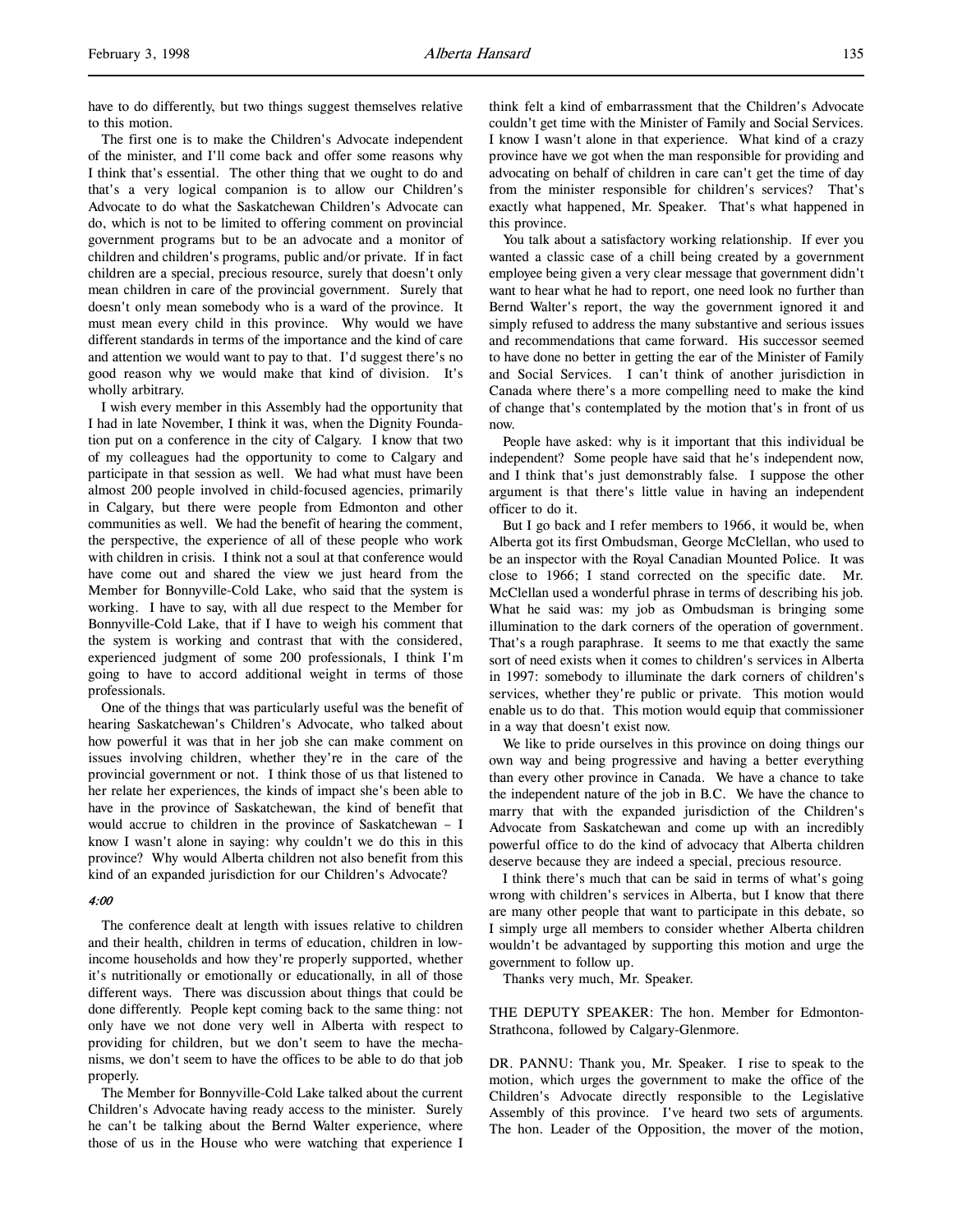drew attention to the difficult relationships, a history of difficult relationships between the government of this province and a number of Children's Advocates appointed over the last several years. Those difficulties are public knowledge. They did receive a fair bit of attention in the media over the last several years, so that's one reason that that relationship has been difficult. The advocate's voice has not been really free, and when that advocate tried to make that voice strong . . . [interjection]

THE DEPUTY SPEAKER: Edmonton-Strathcona has the floor, hon. leader.

DR. PANNU: Thank you, Mr. Speaker. The contract was not renewed; an attempt was made to silence the advocate. That's a contradiction in terms: to have an advocate and then expect the advocate not to voice publicly and strongly and freely the concerns that his mandate or her mandate duly expects of that person.

I also heard the hon. Member for Calgary-Buffalo's remarks carefully. He has drawn attention to the fact that not only is there a need to make this office independent of the minister, to not only bring the office directly under the authority of this House but also to expand the mandate of the Children's Advocate. The motion doesn't directly speak to that, although the hon. Member for Edmonton-McClung did in his speech allude to the need to expand the scope of the mandate that the Children's Advocate in this province needs to have.

I think this second set of concerns is an important set of concerns. We do need in this province – we stand on the eve of the 21st century. We find that the educational system in this province, the health care system in this province, and now the child services in this province are being radically reorganized. We know that the regionalization of children's services in this province is going to create new challenges, challenges in terms of somehow making sure that across the regions certain standards of quality of care are met.

There is a question, of course, of whether or not we should simply be concerned about the interests of those children who happen to be directly or indirectly the wards of the state. What about the other children? I happened to attend last week a very large meeting of concerned citizens of the city. The majority of them were parents. There were dozens of people there who were also child care workers or day care workers. There were also present at that meeting on the panel members of the group that is now engaged in the restructuring process and the responsibility for developing the business plan for region 10 for the provision of health services under the regionalized plan. Professor Doris Badir, my former colleague from the University of Alberta, who has been volunteering her time generously to this challenge of free organization, was present on the panel at this meeting.

This meeting was attended by over 500 people, 500 citizens of this city. They were expressing very, very deep concerns about the fact that there isn't a voice in this province at the moment that will advocate the interests of children other than those who are directly the wards of the state. There is a clear sense in the panelists' comments and also a clear sense in what was said by ordinary citizens who stood up to ask questions and make comments following the presentation by panelists that there is a need to expand the mandate of this office.

#### 4:10

There was a concern about the fact that this province was one of the few provinces in this country that hasn't really adopted the United Nations declaration on the rights of children. I think it's important that we all, regardless of partisan loyalties – and I appeal here particularly to the members on the government side – consider what our children will be beneficiaries of. They will greatly benefit from this House unanimously moving to adopt the declaration of the United Nations on the rights of children.

Let us take this step now. Today's children are tomorrow's adults. Today's children are tomorrow's leaders, and we must look after their interests, all of us in this House. So let's move forward. On the eve of the dawning of the new century and the new millennium, let's put partisan interests aside and all stand for protecting and advancing and enhancing the interests of children.

I think this motion is a small step in that direction. I would therefore support this motion, limited as it is, but also ask that we as a House move forward to put ourselves on record in support of the rights of children as advocated by the United Nations.

THE DEPUTY SPEAKER: Calgary-Glenmore, followed by Edmonton-Riverview.

MR. STEVENS: Thank you, Mr. Speaker. I rise today to speak on Motion 501 dealing with the office of the Children's Advocate. Children are this province's most precious resource. We heard last week in the Speech from the Throne that this government's greatest obligation is to our children. It is our responsibility to ensure that we provide them with the best possible province to live in.

I do not support this motion, Mr. Speaker. It is a narrow one. I have listened carefully to the addresses this afternoon by the hon. Member for Calgary-Buffalo and the hon. Member for Edmonton-Strathcona regarding expansion of this type of idea so that the scope of the office would be greater. From my perspective, that has merit for further consideration.

However, the point today, Mr. Speaker, is that I do not see the value of this motion as it is structured in protecting our children. Suggesting that we remove the Children's Advocate from within the government structure – in other words, from reporting to the Minister of Family and Social Services – is a measure of little value. It is the responsibility of each Member of the Legislative Assembly to represent the views of the people who have elected them. Furthermore, any position that reports to the minister of a department serves as a link to all of the members of this House and thus to the constituents. In essence, the Children's Advocate does in fact report to the Legislature as a whole, irrespective of the fact that the report comes through the minister.

When I think about the situations that force children and youth to seek the help of the advocate, I find it difficult to believe that it matters to them or to their families who it is that their help is reporting to. In fact, I'm fairly certain that what matters most is that the assistance is provided to them and actions are taken to improve a program that may not be working or to change a service that may not be completely adequate.

As was discussed in the '96-97 annual report by the Children's Advocate, we share a collective responsibility for our children and a collective guilt when we fail to protect them. This government accepts that responsibility and has approached the communities to help develop a system of services that is designed to fit the region in which the services are being provided. It's my belief that we should concern ourselves with ensuring that those children who require the assistance of the advocate in place of a natural advocate are being served to the best of the ability by the advocacy office.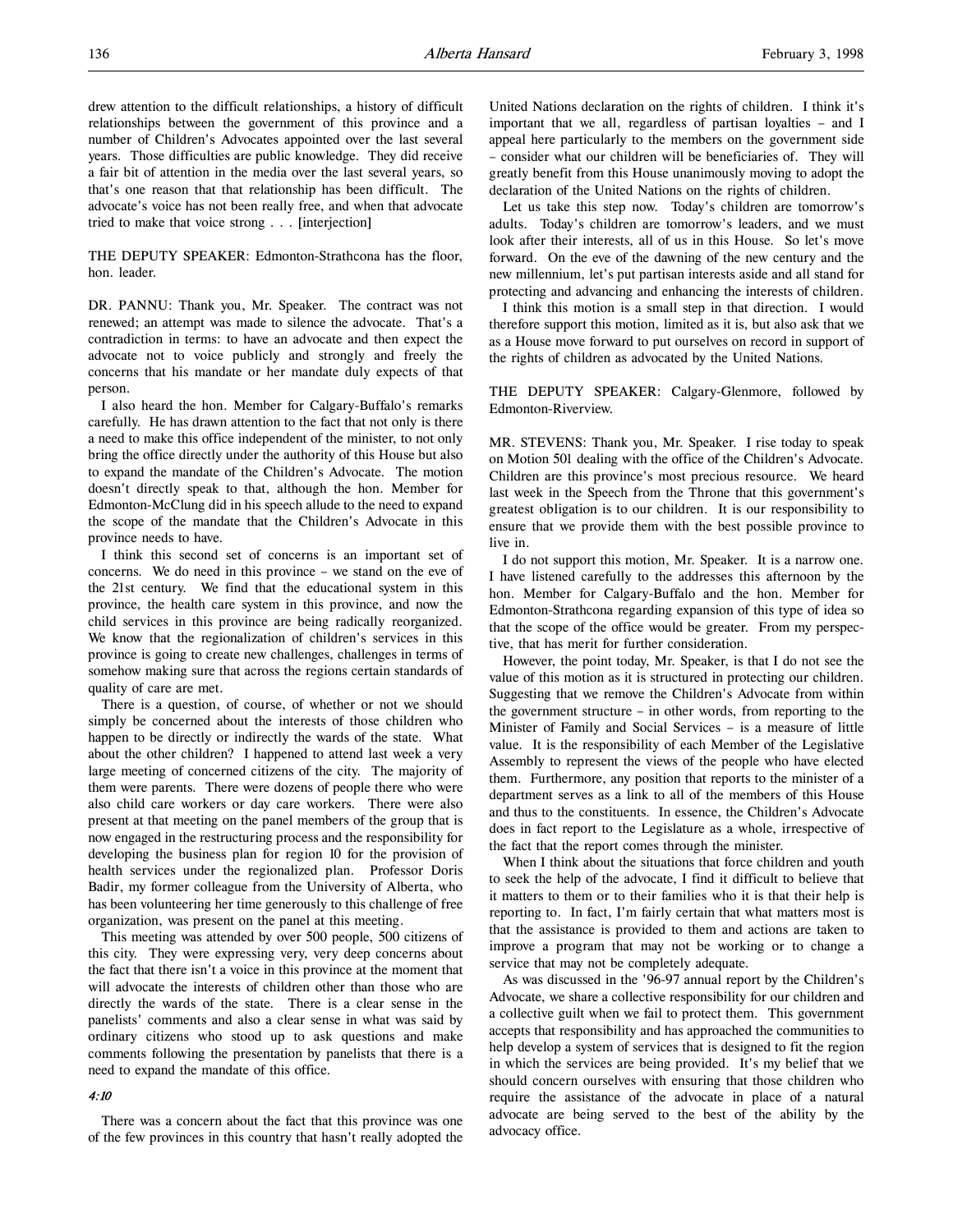Clearly, the Children's Advocate is an essential service to the children and families it serves. Over the past year the advocate has assisted over 1,800 young people. Divided into the northern and southern regional offices with a central headquarters, the Children's Advocate is responsible for ensuring that children and youth receiving child welfare services remain the centre of attention and that they are, whenever possible, active participants in determining their own destiny. The caseload activity for '96-97 included the opening of 714 cases, 710 cases being closed, 524 miscellaneous cases being dealt with. Miscellaneous cases are those which refer to situations where, upon gathering information, the Children's Advocate determined that services were not required. The average monthly caseload for the past year was 347 cases. This is an increase of 46 cases from '95-96. Mr. Speaker, I have mentioned these facts because I wanted to demonstrate that the advocate is working to meet the needs of some of the most needy children of this province.

I would also like to express to this House that the advocate's responsibility is to the children and youth it serves. Its responsibility is not to the parents, the child welfare workers, service providers, administrators, caregivers, communities, and not to this government. The advocate is a voice for and, in some cases, of the children. The advocate's only obligation to this government is to ensure that it adequately reports to the government on the success of programs and services and to provide advice and/or direction to address services within child welfare that are not meeting the demands of the people which they are meant to assist.

With that in mind, there should be no question as to the credibility of the office or the accountability to the people it serves. Having the Children's Advocate report to the Minister of Family and Social Services allows for a relationship to build between the advocate and the department. It allows for an expedient response to those matters that can be resolved quickly and careful analysis and consideration given to those matters that are more complex.

Mr. Speaker, the opposition has brought this issue before the House on numerous occasions. I fail to understand why it appears to be so difficult to see that the office of the Children's Advocate is independent of the delivery of the system inasmuch as it reports to the minister. By this I mean that the reporting lines of the Children's Advocate are not within the department but directly to the minister. These lines allow the advocate not to monitor child welfare service delivery but rather to advocate for systemic changes where the Children's Advocate has witnessed, through its involvement with young people, areas in which deficiencies in programs and services exist.

Mr. Speaker, I would like to encourage the opposition to consider the more important question, the well-being of children. It seems to me that what this motion before us does is focus on the issue of form over substance. I cannot stress enough how important it is for us to look at the substance of the Children's Advocate, to look at its ability to meet the needs of those requesting its service, and to carefully consider the best possible role for the advocate in the changes taking place in the delivery of services to children.

The direct feedback provided to the minister can only benefit the children. It is stated in the Child Welfare Act that the annual report of the Children's Advocate must be tabled in the Legislature, and we know that the Children's Advocate meets with the executive committee of Family and Social Services on a quarterly basis. Our system is designed to be both accountable and credible.

#### 4:20

I've just mentioned this new system for delivering services to children, as has my colleague for Bonnyville-Cold Lake. He discussed the fact that the future role of the Children's Advocate is currently being assessed and will be monitored throughout any changes as the delivery of services becomes more community based. That in itself shows that this government is not opposed to evaluating and making necessary changes to the office. Certainly at a time when we are looking at so many changes, it's important that a strong relationship exist between the advocate and the minister and, through the minister, the Department of Family and Social Services.

Now, I know there are six provinces in Canada that have adopted some form of Children's Advocate. The departments, or ministries, differ as much as the types of cases and systems used to deliver services do within each province. Yes, a number of these provinces do have advocates that report to their respective Legislative Assemblies, but realistically these are relatively new Children's Advocate's offices, and it seems premature to suggest at this time that the system they have adopted works better for the children. The point I wish to make is that each of these provinces has examined the services required in their province and has thus adopted a system that may well meet the needs of their children.

Mr. Speaker, what works for one province is not guaranteed to work for another. Right now having the Children's Advocate report to the Minister of Family and Social Services works for Alberta's children, and for that reason it works for Alberta. I would rather see an advocacy office that evolves incrementally, taking the time to observe and put careful consideration into any potential changes, with the Children's Advocate advising the minister on matters relating to the welfare and interests of children who receive services under the Child Welfare Act. With the provision of those services the necessary balance is met.

Thank you very much.

THE DEPUTY SPEAKER: In the moment or two left, the hon. Member for Edmonton-Riverview.

MRS. SLOAN: Thank you, Mr. Speaker. I believe that the hon. members on the government side have misunderstood the purpose of this motion. The purpose of the motion is to make the government accountable, alive and responsive to the Children's Advocate's reports. The reality we have been faced with, going back as far as 1993-94, is that we have had extensive Children's Advocate's reports. They have brought forward many recommendations about how to improve the system, and we have had a government that has completely ignored the reports and embarked on their own plan of restructuring, a point that I will come back to in a moment.

I need to respond to a couple of the previous member's comments, the first suggesting that annual reports by the Children's Advocate must be tabled in the Legislature. That is true. However, we have had an instance just this last year where it took the Minister of Family and Social Services two full years to table the '95-96 and '96-97 reports of the Children's Advocate. Two years. In that same period of time there were at least 20 children who died while in government care. Is that accountability? I say no.

The second comments that were made by a government member related to the Children's Advocate practically being independent now. I would challenge that statement on the same basis as my earlier comments. We've had consistent and comprehensive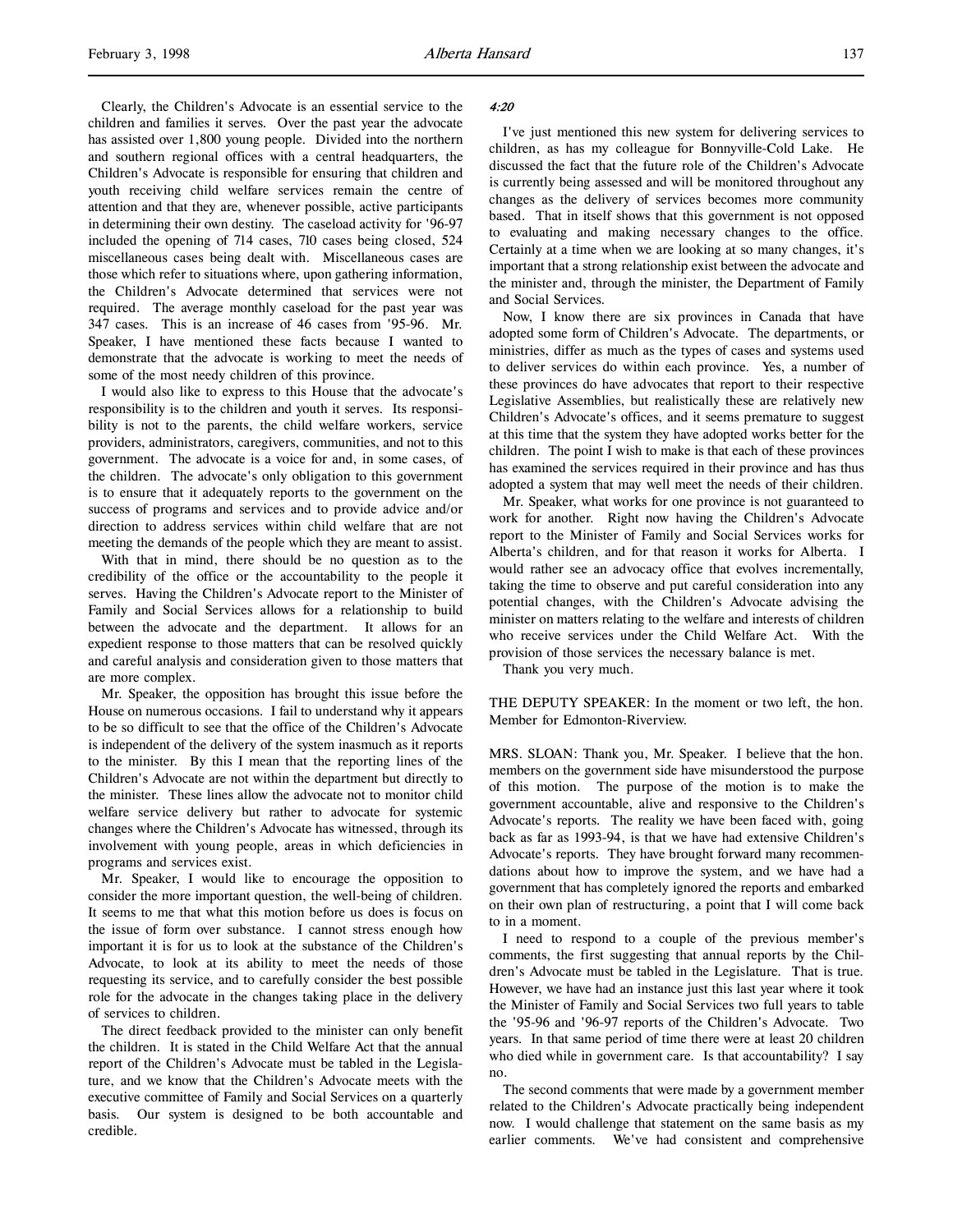reports. Many recommendations contained in those reports have never been responded to by government. I cite specifically the Systemic Advocacy activities of the Children's Advocate's quarterly report, 1997. The Children's Advocate raised issues in relation to the monitoring of deaths of children in care. The issue as it was stated was that child welfare was not thoroughly tracking the deaths of children in care. They outlined it to the ministry. The response from the ministry in January of '97 was that child welfare is not going to actively review policies but will wait and see what other provinces implement before proceeding further.

Thank you.

THE DEPUTY SPEAKER: I was about to interrupt the hon. Member for Edmonton-Riverview, because under Standing Order 8(4) I must put all questions to conclude debate on the motion under consideration. All those in favour of Motion 501 as proposed by the hon. Member for Edmonton-McClung, please say aye.

SOME HON. MEMBERS: Aye.

THE DEPUTY SPEAKER: Those opposed, please say no.

SOME HON. MEMBERS: No.

THE DEPUTY SPEAKER: The motion is defeated.

[Several members rose calling for a division. The division bell was rung at 4:26 p.m.]

[Ten minutes having elapsed, the Assembly divided]

[The Deputy Speaker in the chair]

| For the motion:     |           |                |
|---------------------|-----------|----------------|
| Blakeman            | Massey    | Sapers         |
| Bonner              | Mitchell  | Sloan          |
| Carlson             | Olsen     | Soetaert       |
| Dickson             | Pannu     | Zwozdesky      |
| Gibbons             | Paul      |                |
| Against the motion: |           |                |
| Amery               | Gordon    | McClellan      |
| <b>Black</b>        | Haley     | McFarland      |
| <b>Boutilier</b>    | Havelock  | $O'$ Neill     |
| <b>Broda</b>        | Hierath   | Paszkowski     |
| Burgener            | Hlady     | Pham           |
| Cao                 | Jacques   | Renner         |
| Cardinal            | Johnson   | Severtson      |
| Coutts              | Jonson    | Stelmach       |
| Day                 | Laing     | <b>Stevens</b> |
| Doerksen            | Langevin  | Strang         |
| Ducharme            | Lougheed  | Tarchuk        |
| Fischer             | Lund      | West           |
| Forsyth             | Magnus    | Woloshyn       |
| Friedel             | Marz      | Yankowsky      |
| Fritz               |           |                |
| Totals:             | For $-14$ | Against – 43   |

[Motion lost]

#### head: Government Motions

# Committee Membership Change

8. Mr. Havelock moved:

Be it resolved that the following change in membership be made to the Standing Committee on Public Accounts: Mr. Klapstein to replace Mr. Friedel.

[Motion carried]

## Easter Recess

6. Mr. Havelock moved:

Be it resolved that when the Assembly adjourns on Thursday, April 9, 1998, at the regular hour of 5:30 p.m., it shall stand adjourned for three sitting days, until Monday, April 20, 1998, at 1:30 p.m.

THE DEPUTY SPEAKER: The hon. Member for Spruce Grove-Sturgeon-St. Albert.

MRS. SOETAERT: Thank you, Mr. Speaker. I'd like to speak to this motion just for a brief minute to suggest something for maybe the next session with regard to spring break to maybe make that spring break more family friendly, because many of us are away from our families for a great deal of time during session, especially those who live away from Edmonton and aren't able to get home every night. I'm very fortunate to be able to do that and to have breakfast with my family early in the morning, but many people aren't.

## 4:40

So my humble suggestion to the Government House Leader is to maybe do a survey of those people who have children in school, on both sides of the House, and then find out when the common spring break is and possibly take spring break with the majority of people who have spring break at that time. I know spring break is different across the province, but if we looked at those with children in school and they were the only ones who got considered in this – that's maybe bias on my part – and just weed out which week would suit the most people with children in school. That's a humble suggestion. Of course, I'll agree to this motion since it's already up there and we do need a break at Easter. Just a suggestion that might be family friendly, especially for those who live far away. Just a humble suggestion. Thanks.

THE DEPUTY SPEAKER: The hon. Government House Leader to close debate.

MR. HAVELOCK: Yes. Thank you, Mr. Speaker. Actually, I'll take that into consideration. In fact, with the concurrence of the House, perhaps next year I'd be more than happy to appoint the member a committee of one to undertake that task. Unfortunately, I think what she'll find is that the breaks are very difficult to co-ordinate. Nevertheless, it's certainly worth while. Thank you.

[Motion carried]

#### Adjournment of Session

7. Mr. Havelock moved: Be it resolved that when the Assembly adjourns to recess the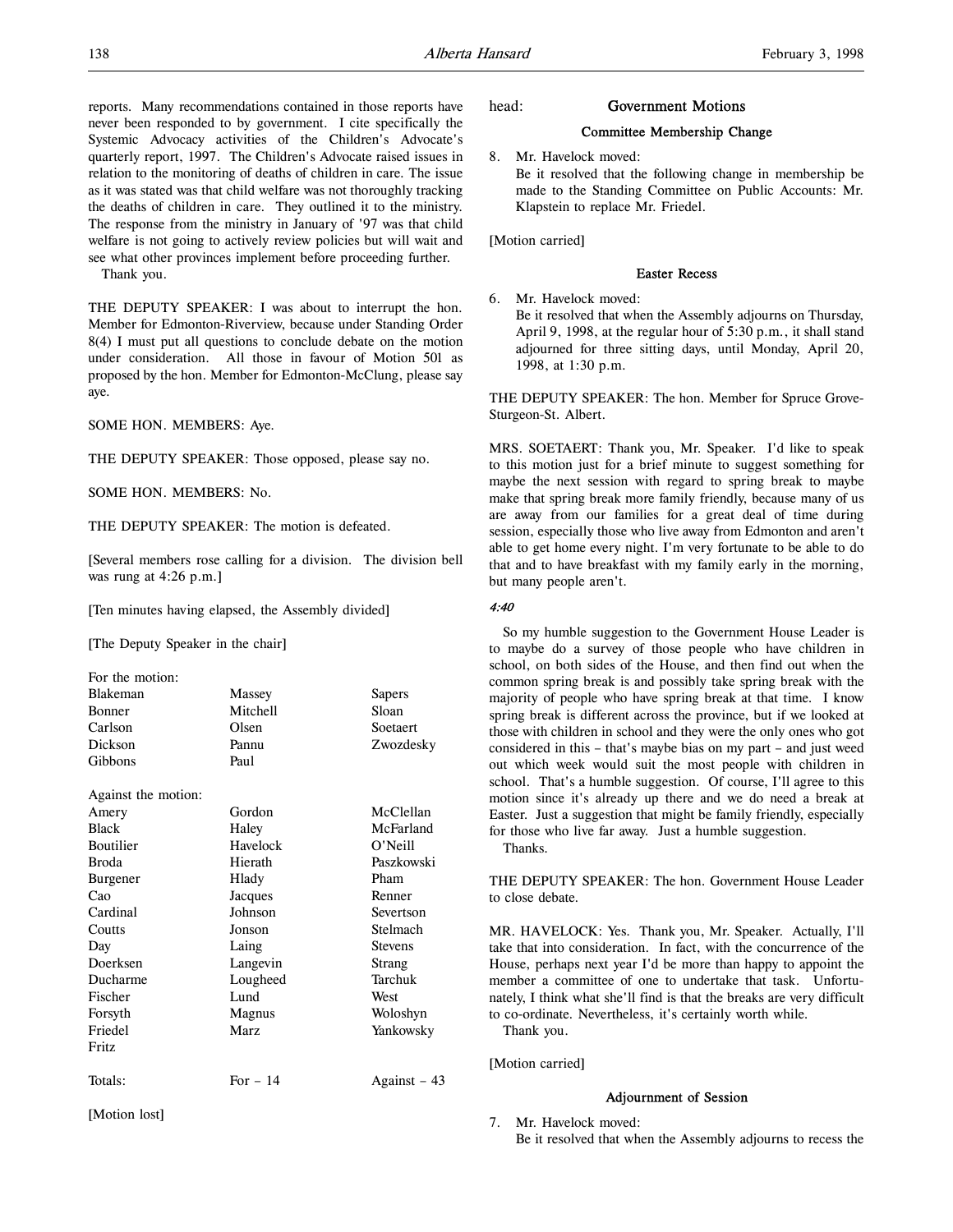current sitting of the Second Session of the 24th Legislature, it shall stand adjourned until a time and date as determined by the Speaker after consultation with the Lieutenant Governor in Council.

THE DEPUTY SPEAKER: The hon. Member for Spruce Grove-Sturgeon-St. Albert.

MRS. SOETAERT: Thank you, Mr. Speaker. Now, this motion deserves a little bit of debate, I would say. I mean, we've barely been in here five days and we have a motion to adjourn? Well, hello. We just got back here, and we didn't sit last fall except for three days in December, which was totally tied to unity. [interjection] I realize the Government House Leader says he's tired. May I suggest some good vitamins?

MR. SAPERS: How about retired?

#### MRS. SOETAERT: Or retired, yes.

The reality is that we got elected to represent our constituency. The reality of that is that we should sit in the Legislature for a good portion of the year. So a humble suggestion that has come from this side of the House many times – actually, it's a very humble suggestion to a very arrogant crew over there – is that we actually have fixed sittings of the Legislature. You know, go figure. It's not a new idea in Canada, but it certainly would be a new one in Alberta. If you had fixed sittings, well, then you could actually gear it to the rest of your constituency life. Maybe you guys know when you're going to sit, and you just keep it a secret. [interjection] That would be kind of an arrogant move. Or maybe you just lurch from motion to motion and from week to week: "Should we sit? Should we put this legislation through? Is it important that we sit this fall, or should we just backlog the spring with legislation?" [interjections] So I would venture to say . . .

THE DEPUTY SPEAKER: Hon. member, we have several people who sit on front benches opposite one another who want to enter the debate. I'll be happy to take the name of the minister and the House leader and add them to the list, but right now it's Spruce Grove-Sturgeon-St. Albert.

MRS. SOETAERT: Well, thank you, Mr. Speaker. I will continue then. My comments on this motion are, once again, that I'm trying to point out that fixed sittings would be a very responsible move on the part of the government. You'd know when legislation could get through. You wouldn't be backlogged in the spring, with each minister jockeying for position to see whose legislation can go through first and if we'll have time for it. I think it also in reality is a chance for you to be accountable, something a good government wouldn't be afraid of, yet this one seems to cower at the fact that we might hold them accountable during sessions of the Legislature. So truly it is time for fixed sittings.

This motion is definitely a joke. Nonetheless it's here, so I welcome the opportunity to speak to it and say: five days into a session when we haven't been here for eight months, and we have a motion to adjourn? Well, you know, I would have liked to have let business run smoothly today, but I just couldn't. So here I am speaking, saying, well, you know, our legislation is important. It's important that we sit for a good long time since we never know if we'll be back in the fall.

I know that many of those members over there caught a lot of heat last fall for not having a fall session. In fact, I was at a function where one of the Conservative MLAs and I were sharing a table with some people at, I believe, a trustee breakfast. I won't even pick on that person; that's how kind I'm being today. They'd say, "Well, people don't want us just making legislation for legislation's sake." Well, you know what? How about some good legislation then? How about planning a little bit? How about coming in the fall and finishing up some of the unfinished business of the spring that just died on the Order Paper? How about bringing in legislation about domestic violence and the protection of that? That seems to be – oh, oh – shuffled because that might be a hot one they don't want to deal with.

So, Mr. Speaker . . . [interjections] Oh, they say it's coming. We'll be glad to see that. I hope that it gets completed this session and, if it doesn't, that we have a fall session to finish it, because I'd like to support some strong legislation on domestic violence.

So I would suggest that we have fixed sittings of the Legislature. I think it would also be nice for those of us who put in long hours to know when we're going to be in session and out.

#### MR. HAVELOCK: They are fixed.

MRS. SOETAERT: Pardon me.

## THE DEPUTY SPEAKER: Order.

MRS. SOETAERT: Thank you, Mr. Speaker. Once again the House leader over there isn't making sense, but that's okay. We'll send him some vitamin pills and a few other things.

Mr. Speaker, it is an arrogant move for the Government House Leader five days into the session to make a motion to adjourn. Nonetheless, it's kind of a joke on his part. It doesn't speak well of his humour, but that's the way it is. May I suggest that we need a long session this time, certainly to keep this government accountable, to get some legislation through and . . . [interjections] You'd be happy to stay here?

AN HON. MEMBER: You can have an Easter break.

MRS. SOETAERT: That's good. We'll have a little Easter break; that's good. But I would like to suggest that we have fixed sittings of the Legislature. I haven't got a clue why the Government House Leader has put this motion forward now, but it certainly makes the debate a little lively on a Tuesday afternoon, though it's an arrogant move.

I will of course vote against this motion and hope that other members will join me in that.

Thank you, Mr. Speaker.

THE DEPUTY SPEAKER: The hon. Member for Calgary-Buffalo.

#### 4:50

MR. DICKSON: Thanks, Mr. Speaker. In response to my colleague from Spruce Grove-Sturgeon-St. Albert I can offer at least a couple of possible reasons why the Government House Leader brings forward this motion. It is interesting to speculate in terms of what would motivate the government to do it. I think this may be a classic bit of mischief on the part of our friend the Government House Leader, knowing full well and being able to predict what kind of a reaction he would elicit by putting this on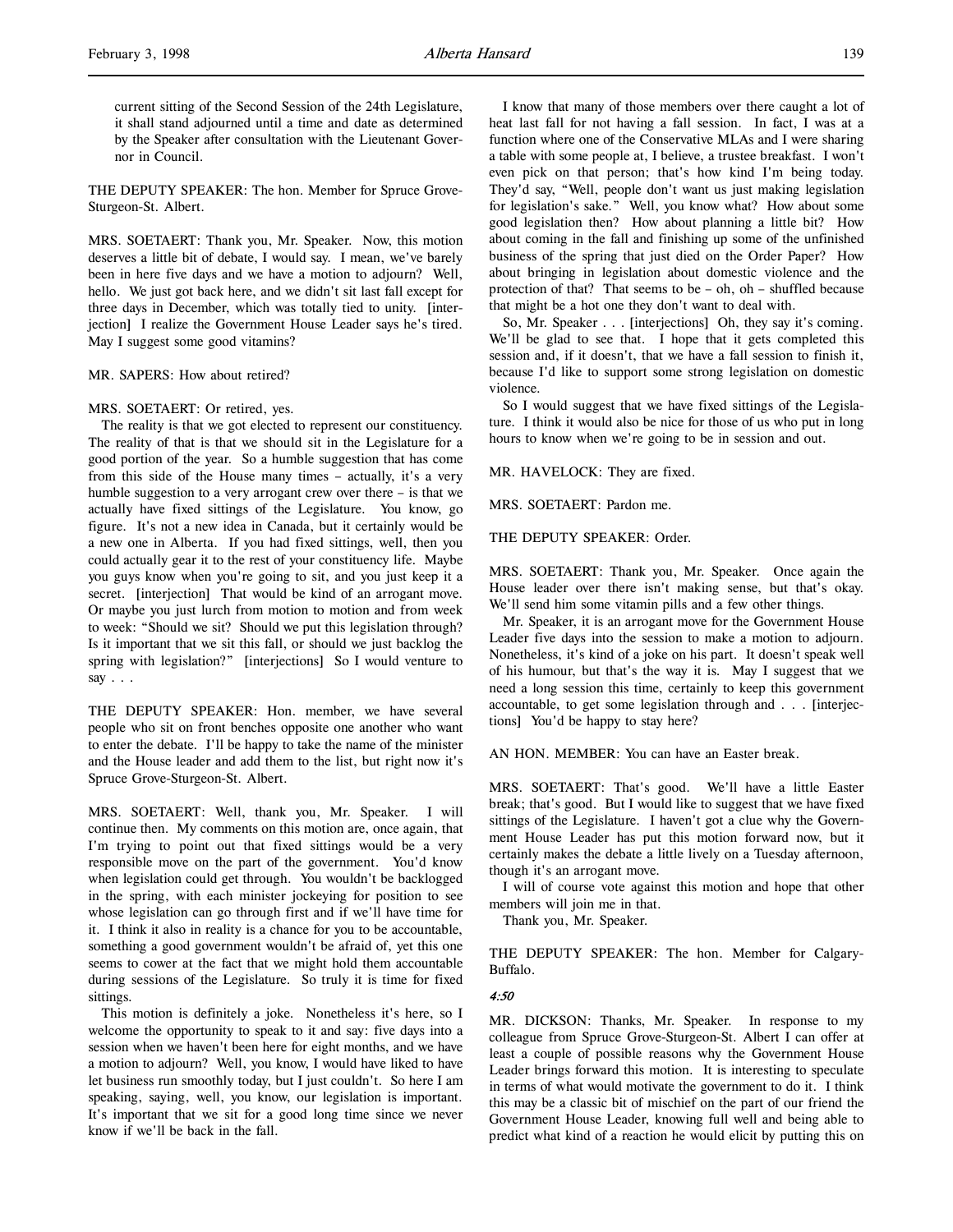the Order Paper five days into the spring session. [interjection] Absolutely it's for fun, and contrary to the suggestion, I have to respectfully disagree with my colleague who said that it was a lack of humour. I'd suggest this is nothing but humorous.

My comment would be this. As reluctant as I am to walk into the trap that's been set for us by the Government House Leader, it is an opportunity to make two observations. The first one is that unlike some of my colleagues in the city of Calgary, I did get calls from Calgarians who were concerned with the fact that we didn't have a fall session.

AN HON. MEMBER: We sent them all to you, Gary.

MR. DICKSON: Well, that may well be. It may be that there weren't more calls in some of the other Calgary constituencies because they thought they might not have got a warm reception, so they sent them to Calgary-Buffalo instead.

I think it is important. I think this kind of a motion on the fifth day of the spring session is indicative of a couple of things. Firstly, I think what it suggests is that this government's preoccupation is with staying out from under the dome. I mean, everybody thought it was cute when the Premier initially talked about dome disease and the importance of getting out and talking to Albertans. Maybe that was really refreshing after the Getty years, but I don't think anybody ever contemplated, when the Premier went on talking about dome disease, that we were going to compress the time that the Legislature of Alberta sat into a couple of months out of 12.

You know, we heard the Member for Calgary-Montrose going on the other day, talking about the Legislature being effectively a waste of time. He doesn't appreciate any value in the time we spend in this Chamber, in this building, in this city.

## MR. HAVELOCK: I love it here.

MR. DICKSON: The Government House Leader continues to stretch our credulity, Mr. Speaker.

I want to make the observation that I think that that Member for Calgary-Montrose perhaps spoke for the majority of members in the government caucus. There may be no greater appreciation among any of his colleagues for the important role that this Chamber and the time we spend here play. I don't like being away from my family and from my constituents and from my home city any more than any other non-Edmonton MLA in the Chamber does. But I have to tell you that when I took the job, I sort of assumed that I'd be spending at least a good chunk of every year in Edmonton in the Legislature because this is the only place I get to ask questions of the Minister of Health in a formal context or the Minister of Transportation or the Minister of Environmental Protection.

It's not just for my own amusement, Mr. Speaker. There are some Albertans who expect people like us to be asking questions. It just seems to me that this government is absolutely fixated on minimizing the time that they're formally accountable, and introducing this kind of a motion at such an early stage certainly highlights it.

 The other issue, of course, is the fact that it looks like we've now been reduced to a single sitting, a single session, each year and that we've gone away from the point of having a spring session and a fall session. I just have to express a bit of lament that we've lost all the momentum I thought we'd achieved in that groundbreaking agreement between the two House leaders immediately after the June 15, 1993, election, the notion of having fixed sessions. We knew when the session would start in

the spring. We knew when the session would start in the fall. The government still had absolute control over how long the session would be, but it allowed people to plan around that. I think Albertans, even those Albertans in Edson and Jasper, would have a measure of comfort in knowing that their ministers were having to respond to questions and be accountable as well as debating new legislation.

So I say to the Government House Leader that I think we know what he's doing, I think we know why he's doing it, but I think it's also instructive, and one can take some other messages from this motion being on the Order Paper today for debate. I can only hope that more Albertans who don't have the benefit of coming and sitting in the gallery and watching these fascinating proceedings on a day-to-day basis understand really what's at risk with this motion. It's seemingly innocuous, but to those of us that have had the privilege of being in the House for a couple of years and have seen the constant campaign on the part of government to minimize and reduce the time that they're accountable in the Assembly, I think it's very disturbing.

The Government House Leader may have got the reaction he was predicting and counting on, but I think the more important reactions ought to be the ones of Albertans who wonder how billions of their dollars are being spent, how their resources are being managed or mismanaged, and how the issues that are important to them are being addressed or ignored. This is the only place that happens, and maybe we should focus on a longer session, on double sessions every year instead of how quickly we can turn the lights off in this place and run back to hide in our constituencies, where we don't have to answer those kinds of tough questions.

I guess my final comment is that for anybody who hadn't been in the Legislature for the first four or five days and wanted an assessment of how effective the opposition had been, we've just got that indication. We've already got the assessment from the Government House Leader on just how effective the opposition has been. The fact that the member is already looking to cut and run suggests that maybe some positive things have been done in terms of constructive opposition.

Thanks, Mr. Speaker.

THE DEPUTY SPEAKER: The hon. Member for Edmonton-Ellerslie.

MS CARLSON: Thank you, Mr. Speaker. The level of arrogance required by this government to bring in an adjournment motion after five short days in this spring session is surprising even for them. I have to say that I would be in deep trouble in my constituency if I supported this motion. They believe that we are here to do a job, and they believe that part of doing that job means sitting in this Legislature for sufficient time in order to fully explore all of the problems and potential of the bills and motions that are brought forward here and to fully take part in the question period that we have every day, not the answer period but the question period. They think that's an important function that we perform in this Legislature.

It's surprising that the government doesn't share that sentiment, particularly after the Premier this afternoon in question period, in response to a question from my colleague from Calgary-Buffalo, stated that there will be plenty of time to debate that in the Legislature. I am hoping what he meant by that is that this time in this Legislature we are not going to see any closure motions being brought in, that we are going to see full debate on all of the bills and private members' bills and motions that are brought into this House and that we don't see any sort of shortened debate, and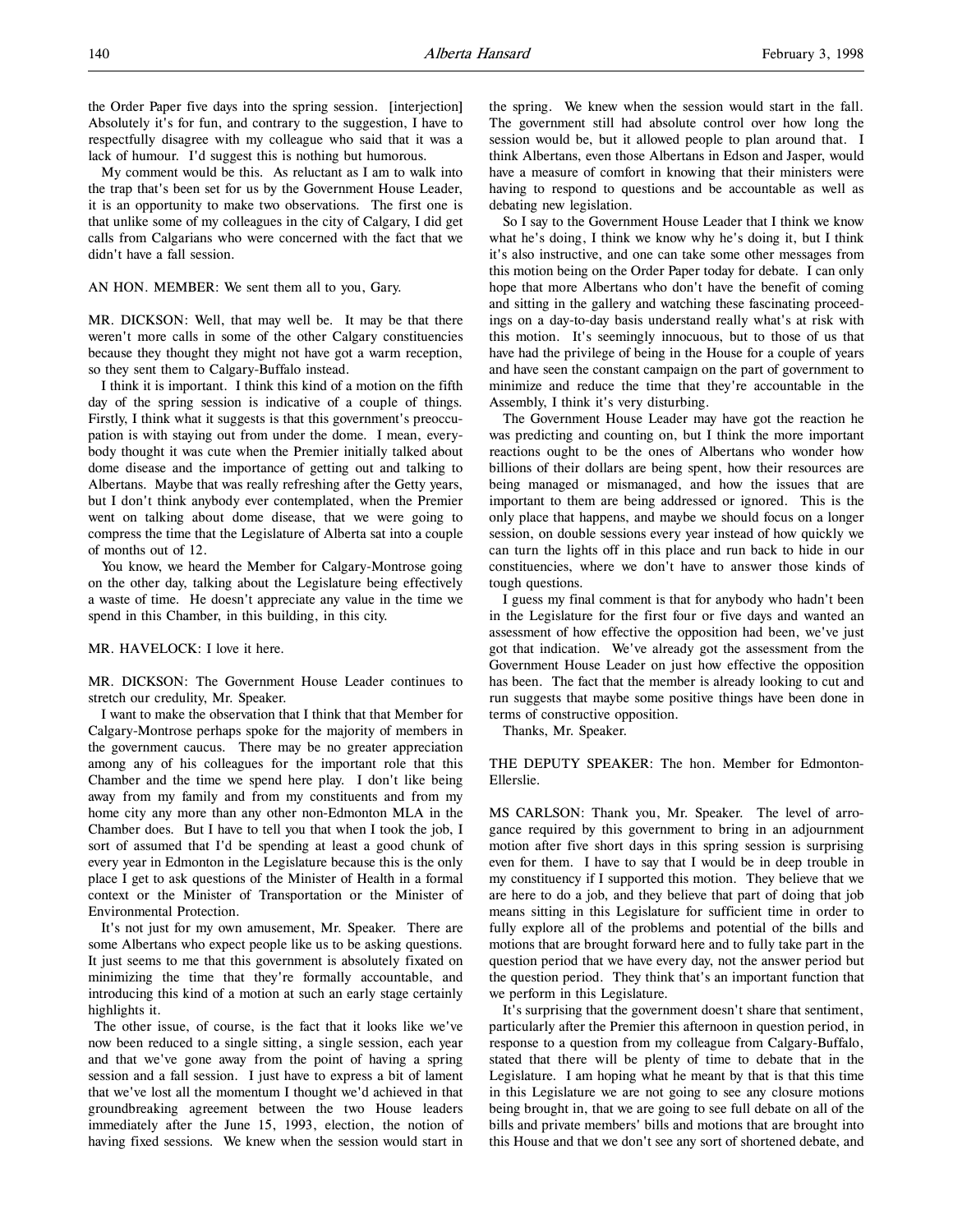I'd like to see that. Lots of them are very experienced now, and they should be able to participate in that regard, Mr. Speaker.

MR. SAPERS: I want to hear from the new ones.

MS CARLSON: Yes, all the new ones too. Certainly they should have something to say.

And that we have adequate time for feedback from the people in this province, because they are the people who ultimately are affected by what is decided in here. If you just ram these bills through and then leave the Legislature, a lot of times there's an impact on people that you haven't really had a chance to fully explore and find out about.

The Member for Calgary-Currie is worried that we spend \$15,000 a day every time that we are in this Legislature. Well, Mr. Speaker, I would say that that is money that is well spent when we can prevent costs incurring down the road that have even a higher cost to them from a human factor. I would use kindergarten as the crucial example in that case.

We now have grade 3 students in this province who can't read. In fact, they're saying that 80 percent of those kids are illiterate. Well, those were the kids who didn't get any kindergarten or who got partial kindergarten in this province because this government rammed through a bill, rammed through a policy that they didn't have the full implications of.

### 5:00

MR. SAPERS: They don't care about kids.

MS CARLSON: They don't care about kids; that's true. They care about cost cutting. They care about getting out of here. They do not care about public debate, they do not care about the implications of their policies, and they do not care about having full participation from the people in this province to fully undertake what it is that they're trying to implement. The children of this province are paying a price, Mr. Speaker, and I think that is wrong.

So, Mr. Speaker, with those few words I would expect these government members to reconsider this motion and to bring it forward at a more appropriate time, which clearly is not five days after this session starts.

MR. HAVELOCK: Well, Mr. Speaker, what can I say? I stand before you an arrogant and whipped and beaten man. I'm certainly persuaded by the words from across the way. Nevertheless, all I can tell you honestly is that the caucus made me do this. I would urge all members to vote for this motion.

Thank you.

[Motion carried]

# head: Government Bills and Orders head: Second Reading

# Bill 2

# Conflicts of Interest Amendment Act, 1998

[Adjourned debate February 2: Mr. Havelock]

THE DEPUTY SPEAKER: The hon. Member for Edmonton-Norwood.

MS OLSEN: Thank you, Mr. Speaker. We'll move on here. I'm

very pleased to speak to Bill 2, the Conflicts of Interest Amendment Act, 1998. I find it rather interesting that this bill is in the number two spot this session. After all, that is a huge promotion from being Bill 20 last session, and it died on the Order Paper.

However, in January 1996 a report commissioned by the government known as Integrity in Government in Alberta: Towards the Twenty First Century, also known as the Tupper report, was completed and forwarded to the Ethics Commissioner, Mr. Bob Clark. The report outlined a need for legislative change in the existing conflicts of interest legislation. In fact, 27 recommendations were made, and only seven, or 26 percent, of those recommendations were accepted by this government.

I'd just like to address some of those recommendations. Recommendation 1 recommends that good conflicts of interest legislation would begin "with a clear statement of purpose that indicates . . . the ethical obligations of public office holders." This government has opted to include this statement in the preamble thereby reducing the strength of the obligations. A purpose clause has a lot more strength in law and could be interpreted by the Ethics Commissioner. Interestingly enough, the freedom of information and privacy act has a purpose clause.

Another recommendation that was not accepted was recommendation 2, which suggests that MLAs and appointed officials "avoid both real and `apparent' conflicts of interest." This is a contentious issue and not included in the amendment act. An example of an apparent conflict recently is the previous minister of science, research, and technology, the hon. Dianne Mirosh. She received an appointment to the Cancer Board. What happened was very legal under the act but gave the perception of being a political appointment, and for all intents and purposes it was. However, "apparent conflicts," if that was in the legislation, would have prevented this appointment from being made.

Another recommendation that was not accepted is the recommendation that

the Integrity in Government and Politics Act should establish an obligation on Members of the Legislative Assembly and appointed officials to act impartially on behalf of all Albertans. The present Act does not have such an obligation.

This is in the preamble, but it should be a section on its own. Another recommendation was that

the obligations now imposed on Members of Executive Council and restrictions now imposed on `former Minister' should be extended.

That didn't happen. That raises a question. Government always states that they have significant influence. If backbenchers are appointed to standing policy committees and they chair or supervise, they in fact have a great deal of impact on government policy decisions. They're always telling people to go to these committees, and the public is supposed to go there and express their concerns or bring forward their issues. Well, these members, these chairs are not covered under the conflicts of interest legislation, and they have indeed significant influence on policy decisions by virtue of even what they say.

It's also interesting to note that a government recommendation to put the Leader of the Official Opposition under the Conflicts of Interest Act is accepted, and we agree with that. We on this side of the House have absolutely no problem. But you would think that committee chairs would also be covered. If you think that the Leader of the Official Opposition has any influence on government policy, then we're really going down the wrong road here. The people who have the influence are the chairs of the policy committees. So for those different levels – I don't know – something's askew here. I believe that the standing policy